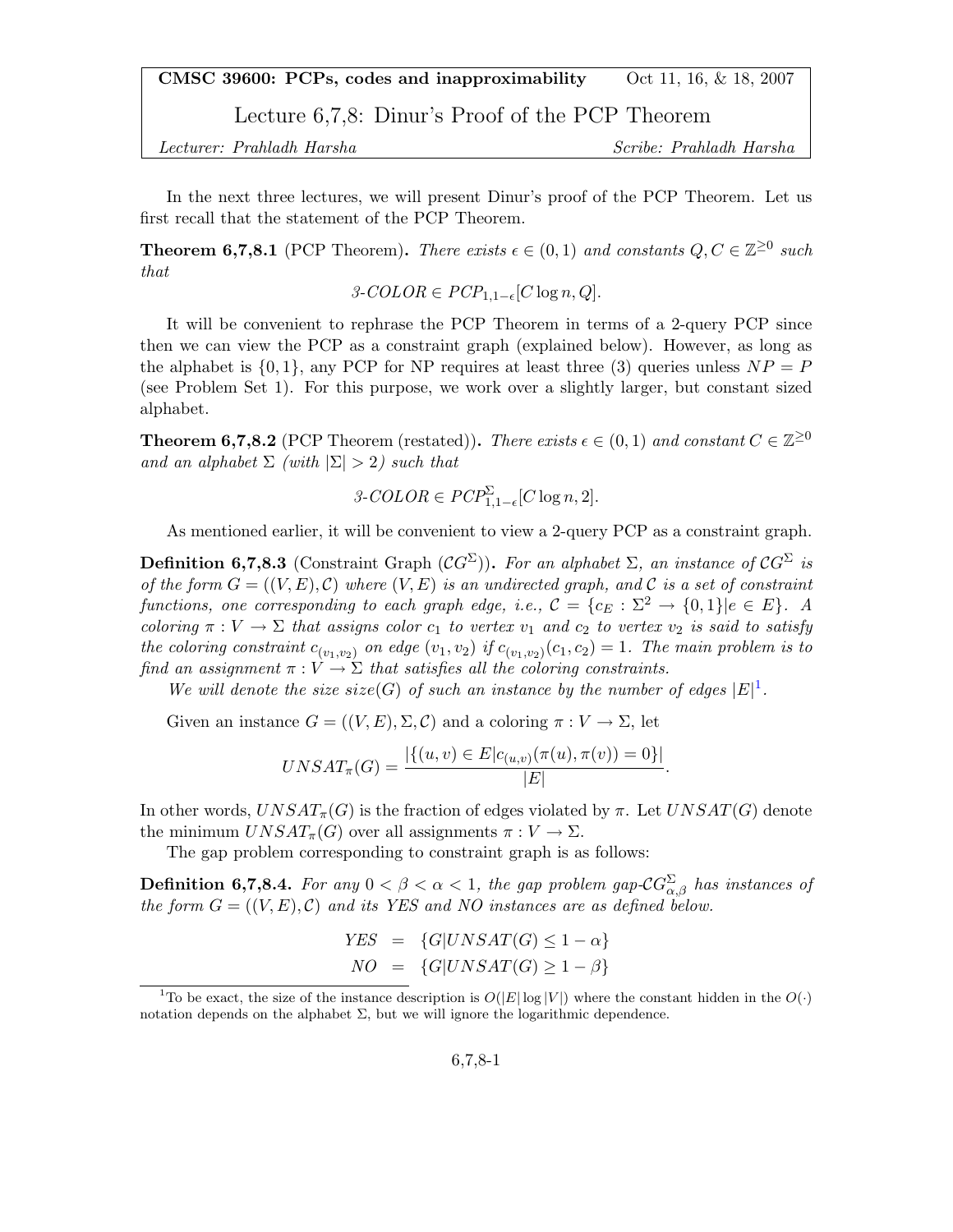Observe that an equivalent formulation of the PCP Theorem, in the language of constraint graphs, is the following:

 $\exists \epsilon \in (0,1)$  and an alphabet  $\Sigma$  such that gap- $\mathcal{C}G_{1,1-\epsilon}^{\Sigma}$  is NP-hard.

Furthermore, it trivially follows from the fact that 3-COLOR is NP-hard that gap- $\mathcal{C}G^{\Sigma}_{1,1-\frac{1}{n^2}}$ is NP-hard or equivalently 3-COLOR  $\in \text{PCP}^{\Sigma}_{1,1-\frac{1}{n^2}}[O(\log n),2]$  for any alphabet  $\Sigma$  that contains at least 3 symbols (i.e.,  $|\Sigma| \geq 3$ ).

## 6,7,8.1 Gap Amplification

We observed above, that to prove the PCP Theorem, we essentially need to improve the gap between the YES and NO instance from  $1/n^2$  to a constant  $\epsilon$ . The gap amplification lemma essentially does this in several stages.

<span id="page-1-0"></span>**Lemma 6,7,8.5** (Gap Amplification Lemma [\[Din07\]](#page-17-0)). There exists an alphabet  $\Sigma$  and  $\alpha \in (0,1)$  such that

$$
PCP_{1,1-\epsilon}^{\Sigma}[r,q] \subseteq PCP_{1,1-\epsilon'}^{\Sigma}[r+O(1),2],
$$

where  $\epsilon' = \min\{2\epsilon, \alpha\}.$ 

OR (equivalently)

There exists a polynomial time reduction from gap- $\mathcal{C}G_{1,1-\epsilon}^{\Sigma}$  to gap- $\mathcal{C}G_{1,1-\epsilon'}^{\Sigma}$  where  $\epsilon'$  is as defined above. Furthermore, this reduction satisfies that the size of the output instance is at most linear in the size of the input instance.

The gap amplification lemma states that the gap can be increased from  $\epsilon$  to  $2\epsilon$  as long as the gap is not already a constant  $\alpha$  at the cost of a constant increase in the randomness. We can now prove the PCP Theorem starting from the Gap Amplification Lemma.

Proof of PCP Theorem. We first observe that the gap amplification increases the unsatisfiability factor of the instance  $G$  by a factor of 2 (if it is not already a constant) and in doing so it blows up the size of the instance by at most a constant factor. We can hence apply this lemma  $O(\log n)$  times to improve the gap from  $1/n^2$  to  $\alpha$  with at most a polynomial blowup in size, thus proving the PCP Theorem.  $\Box$ 

Thus it suffices for us to prove the Gap Amplification Lemma [6,7,8.5](#page-1-0) and this will be our goal for the next three lectures.

First, let us recall some techniques to improve the gap that we have already seen. The first is sequential repetition (a closely related one is parallel repetition, more of which we will see later in this course). Both these types of repetition dramatically improve the gap, however at a phenomenal cost in the randomness. In fact, repeating the PCP  $O(t)$  times, improves the gap from  $\epsilon$  to  $1 - (1 - \epsilon)^t$ . More precisely, if  $UNSAT(G) \geq \epsilon$  (i.e., for every coloring  $\pi: V \to \Sigma$ , we have

$$
\Pr_{e=(u,v)}[c_e(\pi(u),\pi(v))\neq 1]\geq \epsilon,
$$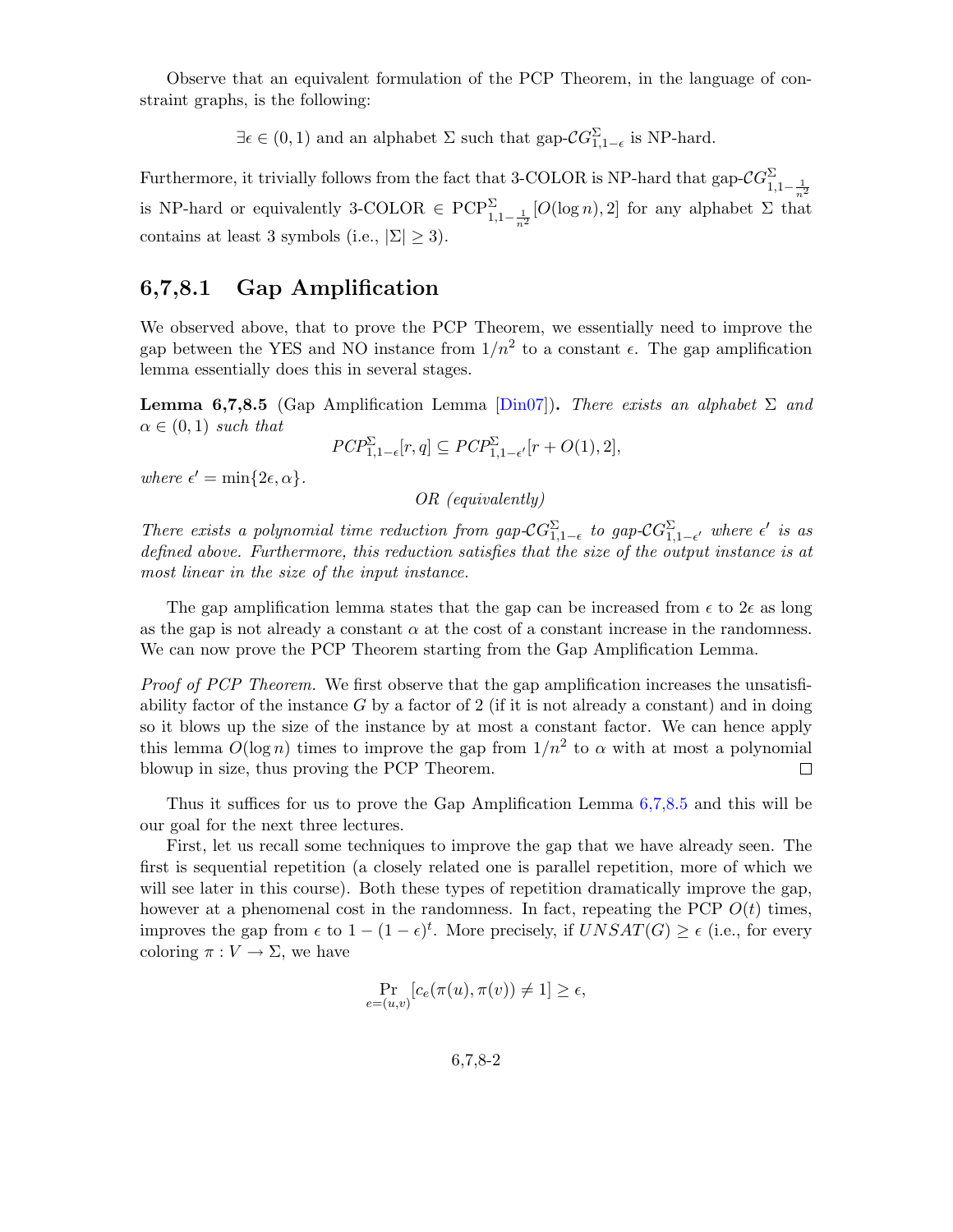then repeating this  $t$  times we have

$$
\Pr_{e_1=(u_1,v_1),...,e_t=(u_t,v_t)}[\exists i, c_e(\pi(u),\pi(v)) \neq 1] \geq 1 - (1-\epsilon)^t.
$$

Thus, this improves the gap considerably however at the cost of an  $O(t)$  blowup in the randomness. This increase in randomness is something we cannot afford. Is there a randomness efficient way of attaining the same improvement in gap? Dinur's key observation is that this gap improvement can be achieved if the underlying constraint graph is a constant-degree expander and the  $t$  edges are chosen by a random walk of length  $t$  along the expander. However, there is no guarantee that the underlying constraint graph to is a constant-degree expander. This necessitates an initial preprocessing phase in which we massage the constraint graph into a constant-degree graph. Furthermore, as we will see later, the PCP constructed by taking a length  $t$  walk has an exponential size in blowup. Recall, that we wanted both the input and output alphabet in the gap amplification lemma to be the same. However, proof composition is tailor-made to handle alphabet reduction. We can thus apply proof composition at the end to reduce the alphabet back to the original size. Thus, the proof of the gap amplification lemma involves the following phases.

- **Phase I: preprocessing** In this phase, we transform the underlying constraint graph into a constant degree expander at the cost of a constant deterioration in the gap and a constant additive increase in the randomness.
- **Phase II: graph powering** In this phase, we construct a new PCP by performing a tlength random walk on the constraint graph (which is guaranteed to be an expander by phase I). This phase dramatically increases the gap at the cost of an additive increase in randomness. However, the alphabet would have exponentially blown up from  $\Sigma$  to  $\Sigma^{d^t}$  where d is the degree of the underlying expander.
- **Phase III: alphabet reduction** In the final phase, we reduce the alphabet back to  $\Sigma$  by proof composition. This stage accounts for a further constant additive increase in randomness and deteriorates the gap by a constant factor.

The deterioration in the gap in phases I and III are more than compensated by the improvement achieved in phase II. We will look at these phases in detail in the next few lectures. But, now we need some preliminaries regarding expanders.

# 6,7,8.2 Expanders – Preliminaries

For a graph  $G = (V, E)$  on n vertices, the edge expansion  $\phi(G)$  is defined as follows:

$$
\phi(S) = \frac{E(S, \bar{S})}{|S|}
$$

$$
\phi(G) = \min_{S \subseteq V, |S| \le n/2} \phi(S)
$$

We will be interested in graphs G whose edge expansion  $\phi(G)$  is large (at least a constant). Such graphs are very well-connected and have no "bottlenecks". A complete graph for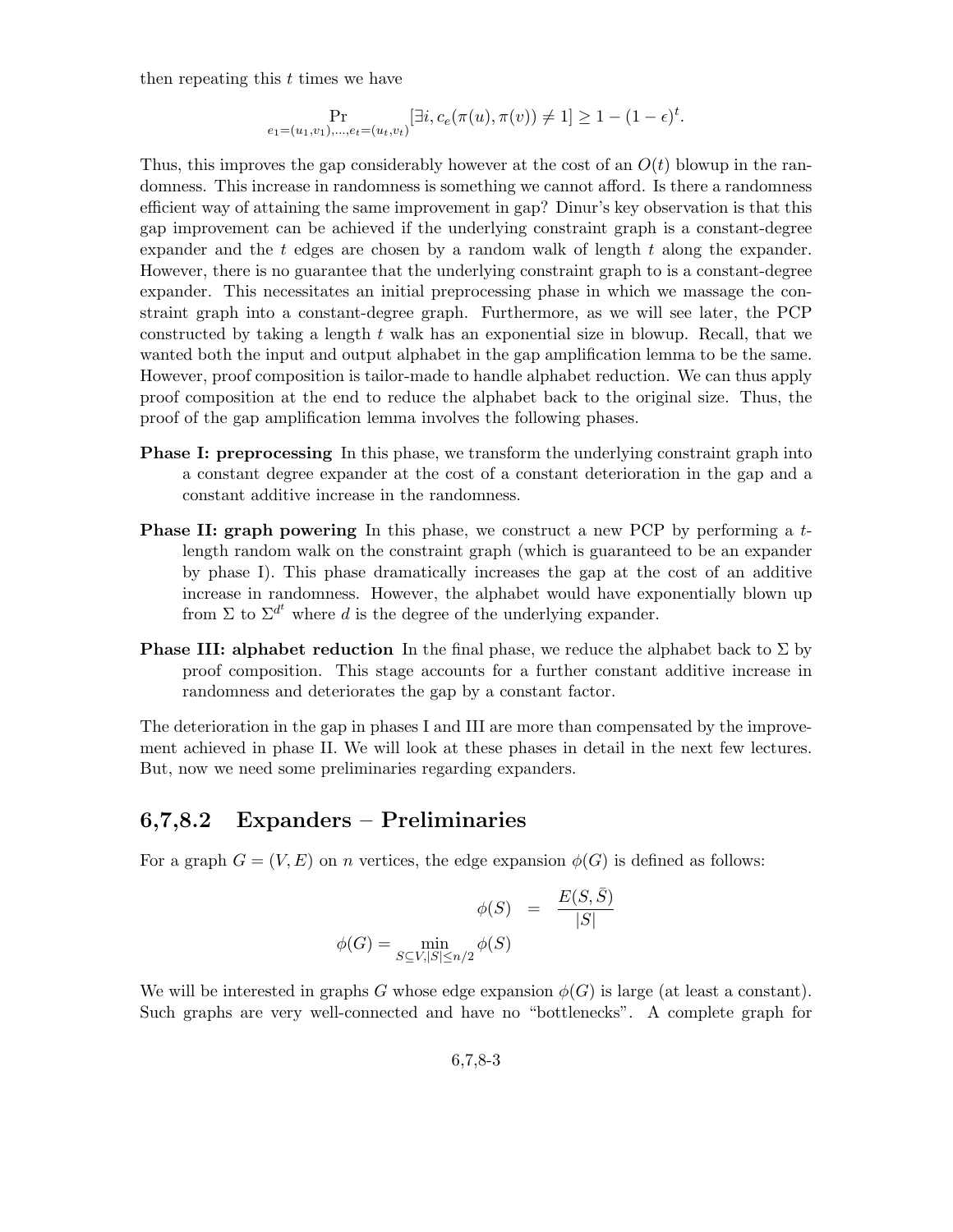instance has edge expansion  $\phi(G) > \Omega(n)$ . However, we would be interested in sparse graphs, specifically d-regular graphs for some constant d.

It will be more convenient to work with the spectral notion of expansion. For any d-regular graph, let  $A_G$  denote the adjacency matrix (i.e.,  $(A_G)_{i,j} = 1$  if  $(i,j) \in E$  and 0 otherwise). In the case multi-graphs,  $(A_G)_{i,j}$  refers to the number of edges between i and j, while for weighted graphs it refers to the weight of edge  $(i, j)$ . Let us look at the eigenvectors an eigenvalues of this matrix  $A_G$ . Recall that v is an eigenvector for matrix A with eigenvalue  $\lambda$  if  $Av = \lambda v$ . Since  $A_G$  is a real symmetric matrix, it has n real-valued eigenvalues, say  $\lambda_1 \geq \lambda_2 \geq \cdots \geq \lambda_n$ . Note that the all ones vector  $\mathbf{1} = (1, 1, \ldots, 1)$  is an eigenvector of  $A_G$  with eigenvalue d.

It is an easy exercise to check that  $d$  is in fact, the largest eigenvalue. Furthermore, the number of eigenvalues that are equal to d is precisely the number of distinct components of G. Also, the smallest eigenvalue  $\lambda_n$  is  $-d$  iff graph is bipartite. If the graph is connected and non-bipartite, then the remaining eigenvalues are bounded in absolute value by  $d$ . This will be our alternate definition of expanders.

**Definition 6,7,8.6.** A d-regular graph G on n nodes is an  $(n, d, \lambda)$ -expander if  $\lambda =$  $\max_i\{|\lambda_i|\} = \max\{\lambda_2, |\lambda_n|\}$  is strictly bounded above by d (i.e.,  $\lambda < d$ ). We refer to this qap  $d - \lambda$  as the spectral gap.

The following theorem shows the close relationship between the two definitions of expanders (i.e., edge expansion  $\phi(G)$  and the spectral gap  $d - \lambda$ ).

<span id="page-3-0"></span>**Theorem 6,7,8.7.** For a d-regular graph  $G$ ,

$$
\frac{\phi^2(G)}{2} \le d - \lambda \le 2\phi(G).
$$

Thus, if we a graph with good spectral expansion, it also has good edge expansion.

For the purpose of the proof of the gap amplification, we will assume the existence of expanders for every  $n > 0$ . But for this one fact, our proof of the gap amplification lemma, will be a self-contained one.

**Theorem 6,7,8.8.** There exist constant d and  $\lambda$  with  $\lambda < d$  and an explicit family of  $(n, d, \lambda')$ -expanders for every n with  $\lambda' < \lambda$ .

Below we give some examples (without proof) of explicit expanders with a good spectral gap (and hence good edge expansion).

1. Margulis/Gaber-Galil Expanders These expanders have vertex set of size  $n^2$  that we identify with the set  $\mathbb{Z}_n\times\mathbb{Z}_n$  where  $\mathbb{Z}_n$  is the ring of integers modulo n (to be precise, we need to use the notation  $\mathbb{Z}/n\mathbb{Z}$  as  $\mathbb{Z}_p$  refers to p-adic numbers, but anyway...). The vertex given by  $(x, y)$  is connected to vertices

$$
(x+2y, y)(x, 2x + y)
$$

$$
(x+2y+1, y)(x, 2x + y + 1)
$$

where all additions are done modulo  $n$ . We also add the edges corresponding to the inverse transformation. Thus, this graph is a 8-regular graph on  $n^2$  vertices (possibly has self-loops and multiple edges). One can show that this graph satisfies  $\lambda \leq 5\sqrt{2} < 8$ .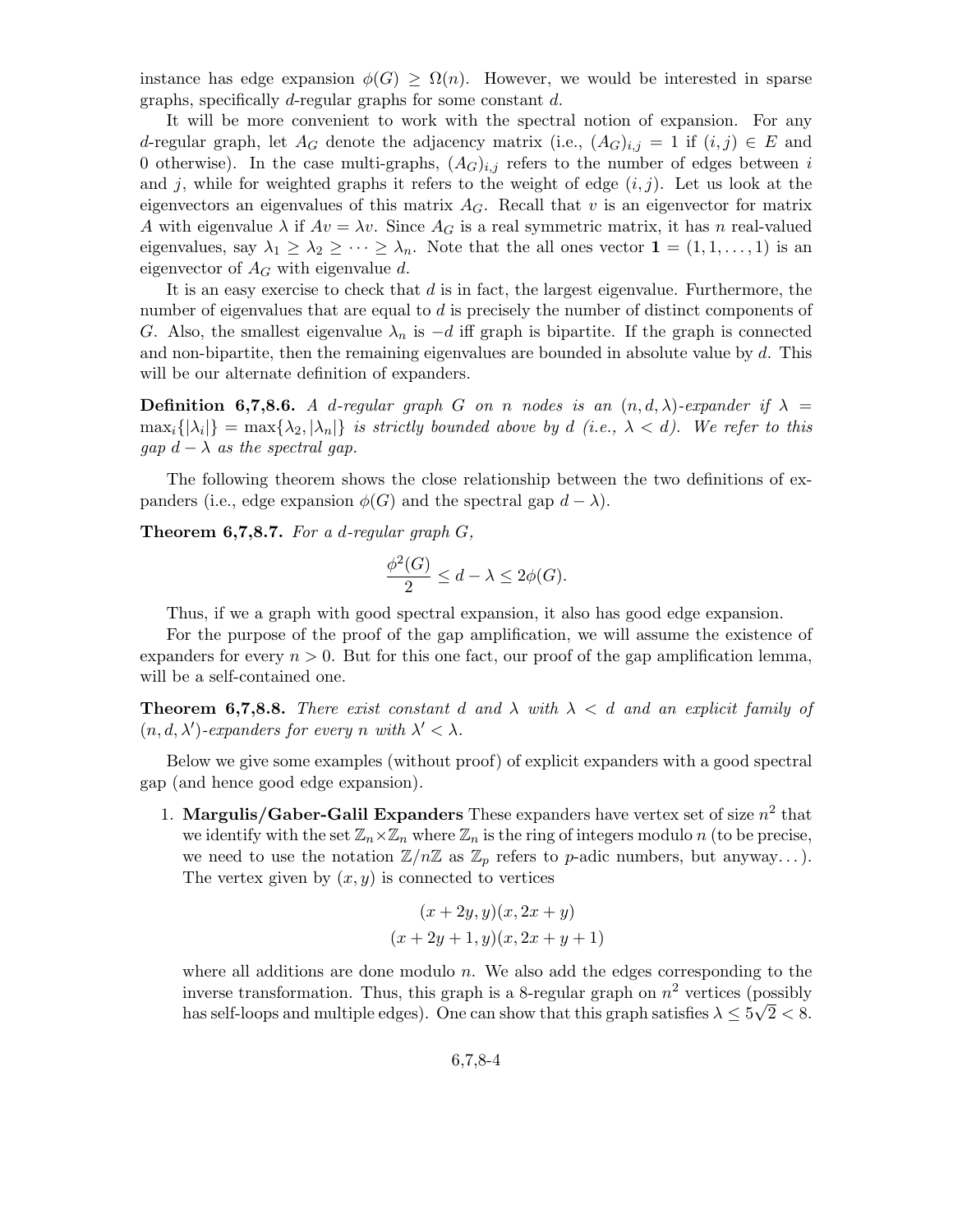2. Lubotsky-Phillips-Sarnak (LPS) Expanders The LPS graph has vertex set  $V =$  $\mathbb{F}_p \cup \{\infty\}$  where p is a prime.  $\mathbb{F}_p$  is the finite field of the set of integers modulo p. We extend addition and multiplication in this field to the special point  $\infty$  as follows:  $0 \cdot \infty = 1, x + \infty = \infty, z \cdot \infty = \infty$  for all  $x \in \mathbb{F}_p$  and  $z \in \mathbb{F}_p^* = \mathbb{F}_p \setminus \{0\}$ . The vertex x is then connected to the vertices  $x^{-1}$ ,  $x + 1$  and  $x - 1$ . Observe that this graph is 3-regular graph. In fact, this graph has a very simple structure. If one ignores the point  $\infty$  it looks like a cycle with a set of matching edges added in. It is known that for this graph  $\lambda < 3$ . This graph is a considerable simplification of the original LPS graphs, which are known to have the best spectral gap (such graphs are called Ramanujan graphs).

In the next section, we prove some properties of expanders that we require in the proof of the gap amplification lemma.

# 6,7,8.3 Expanders – properties

The  $\lambda$  of a graph has the following nice characterization.

$$
\lambda = \max_{x \in \mathbb{R}^n \setminus \{\mathbf{0}\}, x \cdot \mathbf{1} = 0} \frac{|\langle A_G x, x \rangle|}{\langle x, x \rangle} \tag{1}
$$

This is also known as the Rayleigh quotient of the matrix  $A_G$ . This characterization has an easy proof. Since  $A_G$  is a real symmetric matrix, the eigen vectors  $\mathbf{1} = v_1, v_2, \ldots, v_n$ form an orthonormal basis for the space  $\mathbb{R}^n$ . Any vector  $x \in \mathbb{R}^n$ , can thus be written as  $x = \sum a_i v_i$ . If  $x \cdot \mathbf{1}$ , we have  $x = \sum_{i=2}^n a_i v_i$ . Now,  $A_G x$  is given by  $A_G x = \sum_{i=2}^n \lambda_i a_i v_i$ . Thus,  $\langle A_G x, x \rangle = \sum_{i=2}^n a_i^2 \lambda_i$  which is at most  $\lambda \sum_{i=2}^n n a_i^2 = \lambda \langle x, x \rangle$ . Thus, the Rayleigh quotient is at most  $\lambda$ . For the other direction, observe that  $\langle A_Gv_2, v_2 \rangle = \lambda_2\langle v_2, v_2 \rangle$  and  $\langle A_G v_n, v_n \rangle = \lambda_n \langle v_n, v_n \rangle$ . Hence, the Rayleigh quotient is at least  $\lambda$ .

We can now prove the second inequality in [Theorem 6,7,8.7,](#page-3-0) which is the direction we would need in the preprocessing phase.

**Lemma 6,7,8.9.** For a d-regular graph  $G$ ,  $d - \lambda \leq 2\phi(G)$ .

*Proof.* Let  $S \subset V$  be any subset of vertices such that  $|S| \leq n/2$ . We need to show that  $\phi(S) \geq (d - \lambda)/2$ . We will prove this by using the Rayleigh quotient characterization of  $\lambda$ . Consider the vector  $x$  defined as follows:

$$
x_v = \begin{cases} -|\bar{S}| \text{ if } v \in S \\ |S| \text{ if } v \in \bar{S} \end{cases}
$$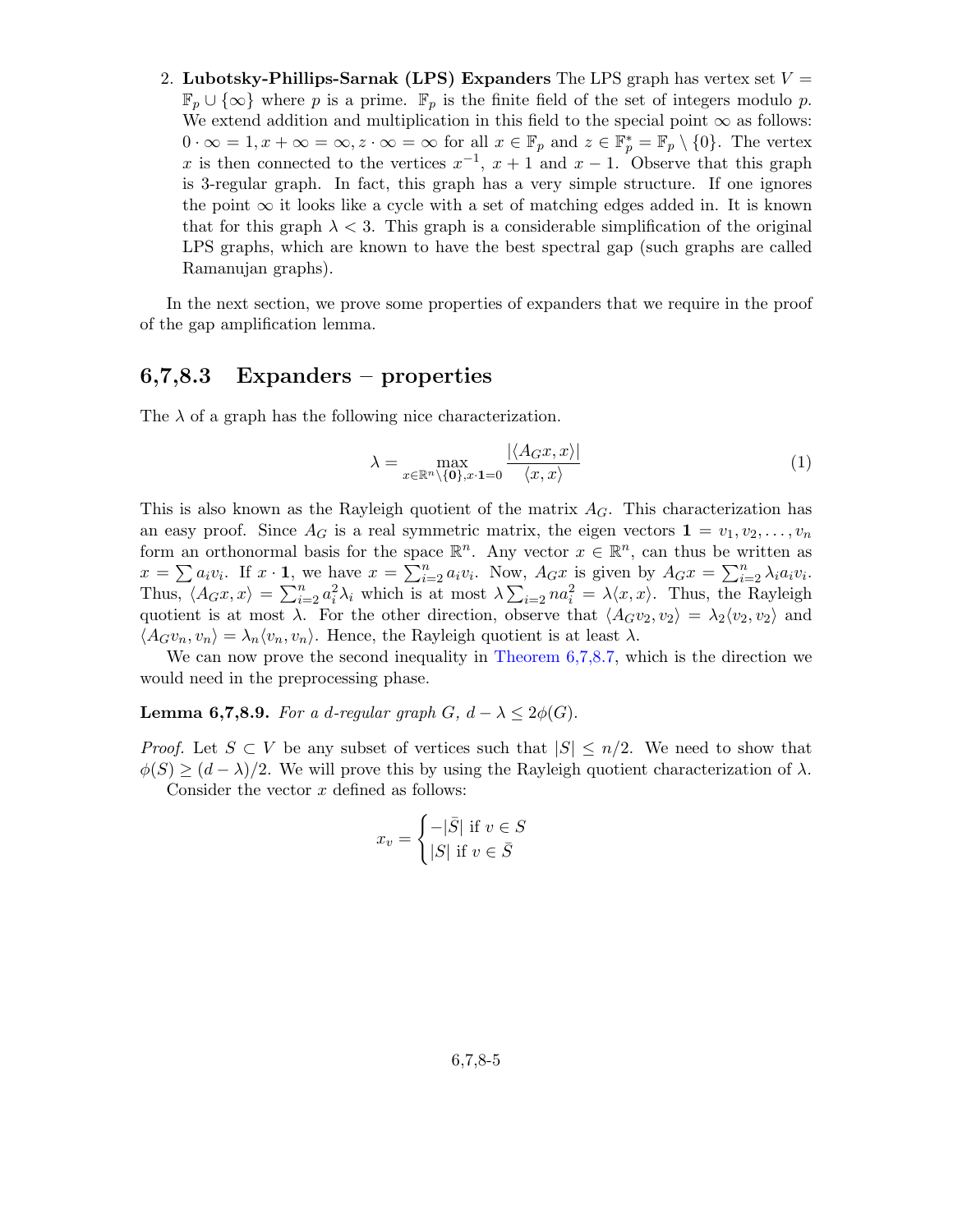It is easy to check that  $||x||^2 = |S||\overline{S}|^2 + |\overline{S}||S|^2 = |S||\overline{S}|n$ . Let us calculate  $\langle A_G x \rangle$ .

$$
\langle A_G x, x \rangle = \sum_{u} x_u \sum_{(u,v) \in E} x_v
$$
  
=  $2 \sum_{(u,v) \in E} x_u x_v$   
=  $2 \sum_{(u,v) \in E(S)} x_u x_v + 2 \sum_{(u,v) \in E(\bar{S})} x_u x_v + 2 \sum_{(u,v) \in E(\bar{S}, \bar{S})} x_u x_v$   
=  $(d|S| - |E(S, \bar{S})|) \cdot |\bar{S}|^2 + (d|\bar{S}| - |E(S, \bar{S})|) \cdot |S|^2 - 2|E(S, \bar{S})| \cdot |S| \cdot |\bar{S}|$   
=  $d|S||\bar{S}|n - |E(S, \bar{S})|n^2$ 

Since  $x \cdot \mathbf{1} = 0$ , we have  $\langle A_G x, x \rangle \leq \lambda ||x||^2$ . Rearranging the terms, we obtain  $(d - \lambda)/n \leq$  $|E(S,\bar{S}|/(|S||\bar{S}|)).$  However, since  $S \leq n/2$ , we have  $|\bar{S}| \geq n/2$ . Hence,  $(d - \lambda)/2 \leq$  $|E(S, S|/|S|$ . Thus proved.  $\Box$ 

Recall that in the preprocessing phase, we need to massage the constraint graph into an expander. A simple way to convert any graph into an expander is to superimpose an expander over the given graph. The following claim that if two graphs are superimposed over one another, then the spectral gap of the final graph is at least the spectral expansion of each of the original graphs.

<span id="page-5-0"></span>**Lemma 6,7,8.10.** If G and H are two regular graphs on the same set of vertices V with degrees d and d' respectively, then  $G' = G \cup H = (V, E(G) \cup E(H))$  is a  $(d+d')$ -regular graph satisfying

$$
\lambda(G \cup H) \le \lambda(G) + \lambda(H).
$$

*Proof.* This lemma is an easy consequence of the Rayleigh quotient characterization of  $\lambda$ . We observe that  $A_{G\cup H} = A_G + A_H$ . Hence,

$$
\lambda(G \cup H) = \max_{x:||x||=1, x \cdot 1=0} \langle A_{G \cup H} x, x \rangle
$$
  
\n
$$
= \max_{x:||x||=1, x \cdot 1=0} (\langle A_G x, x \rangle + \langle A_H x, x \rangle)
$$
  
\n
$$
\leq \max_{x:||x||=1, x \cdot 1=0} \langle A_G x, x \rangle + \max_{x:||x||=1, x \cdot 1=0} \langle A_H x, x \rangle
$$
  
\n
$$
= \lambda(G) + \lambda(H)
$$

 $\Box$ 

We also require the following estimate on the random-like behavior of a random walk on an expander, which will be used in phase II.

<span id="page-5-1"></span>**Lemma 6,7,8.11.** Let  $G = (V, E)$  be a  $(n, d, \lambda)$ -expander. Let  $F \subset E$  be a set of edges. The probability p that a random walk that starts at a random edge in F takes its  $(i + 1)$ <sup>st</sup> step in F as well, is bounded above by  $\frac{|F|}{|E|} + \left(\frac{\lambda}{d}\right)$  $\frac{\lambda}{d}\Big)^i$ .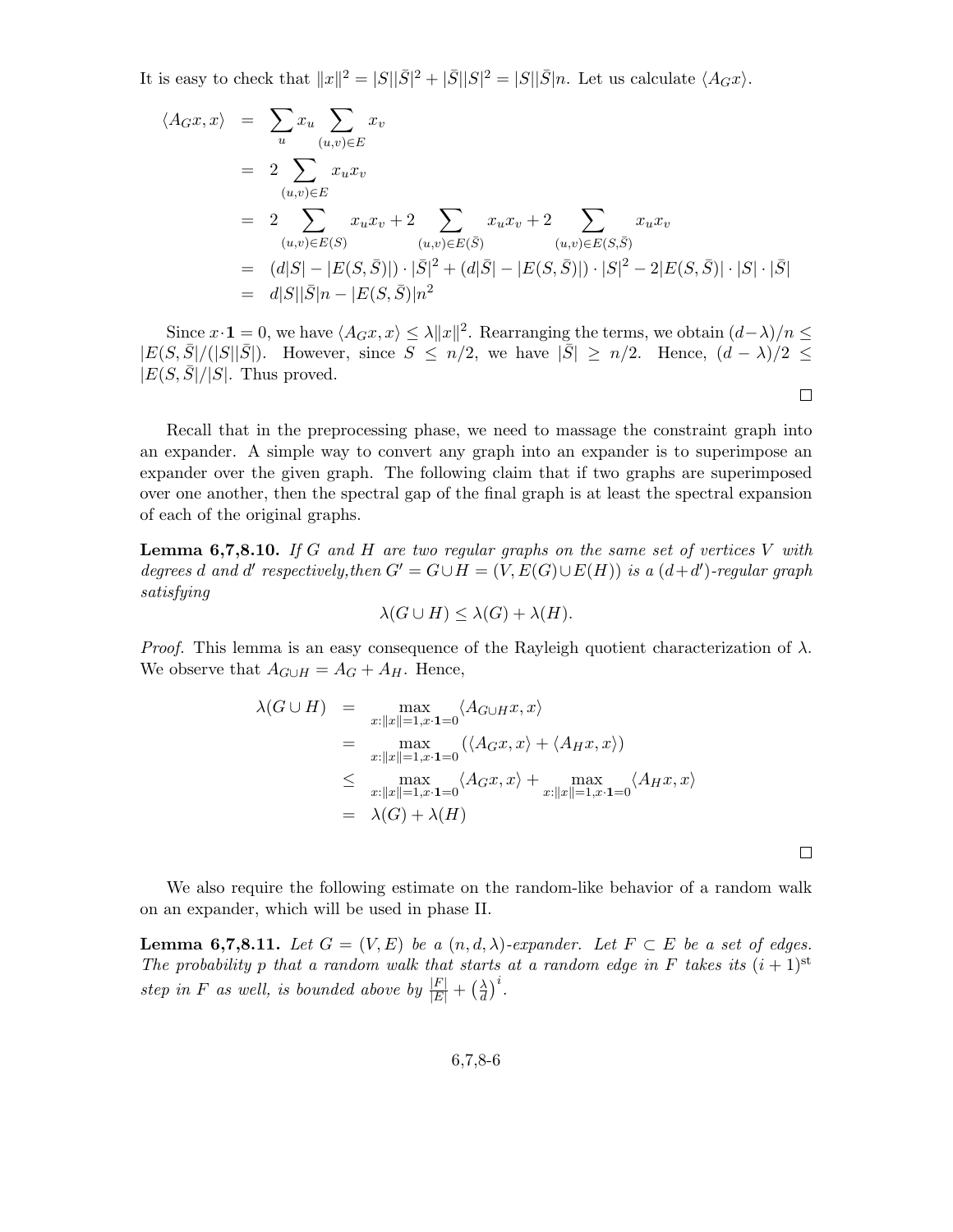Note that if the edges were chosen randomly and independently (instead of choosing them along a random walk) then the above probability p is exactly  $\frac{|F|}{|E|}$ . The above lemma states that choosing the edges according to a random walk worsens this probability by at most  $(\lambda/d)^i$ .

The proof of this lemma is similar to that of the Expander Mixing Lemma. This proof is reproduced verbatim from Dinur's paper [\[Din07\]](#page-17-0).

*Proof.* Let  $\pi$  be the distribution on vertices of G induced by selecting a random edge in  $F$  and then a random vertex on which the edge is incident on. Let  $W$  be the support of the distribution  $\pi$ . Hence,  $\pi_v$  is the fraction of edges incident on v that are in F, divided by 2. For any vertex v, let  $F_v$  denote the set of edges incident on v that are in F. Hence,  $\pi_v = |F_v|/2|F| \le d/2|F|$  since G is d-regular. Let  $y_v$  be the probability that a random step from v is in F, so  $y_v = |F_v|/d = 2|F|\pi_v/d$ . Or equivalently  $y = (2|F|/d)\pi$ .

Let  $A$  be the normalized adjacency matrix of  $G$ . The probability  $p$  equals the probability of landing in W after i steps and then taking a step in  $F$ . Hence

$$
p = \sum_{v \in W} y_v(A^i \pi)_v = \sum_{v \in V} y_v(A^i \pi)_v = \langle A^i \pi, y \rangle = \frac{2|F|\langle A^i \pi, \pi \rangle}{d}.
$$

let 1 be all ones vector. Decomposing  $\pi$  along u and its orthogonal component we have  $\pi = \pi^{\parallel} + \pi^{\perp}$ . Observe that

$$
\|\pi\|_2^2 \le \left(\sum_v \pi_v\right) \cdot \left(\max_v \pi_v\right) \le 1 \cdot \frac{d}{2|F|} = \frac{d}{2|F|}.
$$

Since G is a  $(n, d, \lambda)$ -expander,

$$
||A^{i}\pi^{\perp}||_{2} \leq \left(\frac{\lambda}{d}\right)^{i} ||\pi^{\perp}||_{2}
$$

$$
\leq \left(\frac{\lambda}{d}\right)^{i} ||\pi||_{2}
$$

By Cauchy-Schwarz,

$$
\langle A^i \pi^\perp, \pi \rangle \le ||A^i \pi^\perp||_2 \|\pi\|_2 \le \left(\frac{\lambda}{d}\right)^i \|\pi\|_2^2
$$

Combining we have,

$$
p = \langle A^{i}\pi, y \rangle
$$
  
\n
$$
\leq \frac{2|F|}{d} \left(\frac{1}{n} + \left(\frac{\lambda}{d}\right)^{i} \|\pi\|_{2}\right)
$$
  
\n
$$
\leq \frac{2|F|}{d} \left(\frac{1}{n} + \left(\frac{\lambda}{d}\right)^{i} \|\pi\|_{2}\right)
$$
  
\n
$$
\leq \frac{2|F|}{d} \left(\frac{1}{n} + \frac{d}{2|F|} \left(\frac{\lambda}{d}\right)^{i}\right)
$$
  
\n
$$
= \frac{|F|}{|E|} + \left(\frac{\lambda}{d}\right)^{i}.
$$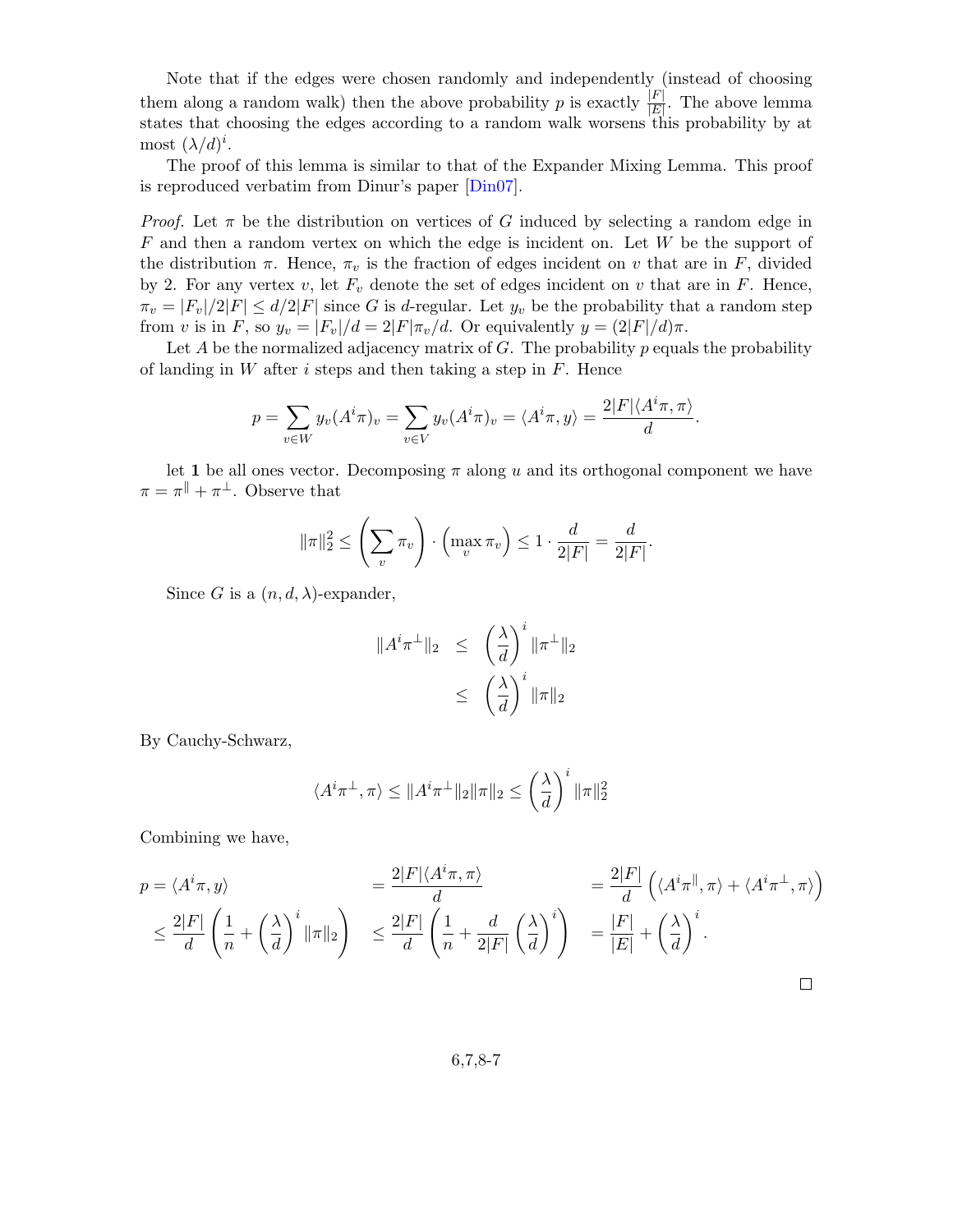# 6,7,8.4 Proof of Gap Amplification Lemma

We are now ready to prove the gap amplification lemma. As indicated before, we will proceed in three phases - preprocessing, graph powering and alphabet reduction. We describe each of these phases in detail in the following sections.

### 6,7,8.5 Phase I: Graph Preprocessing

The preprocessing step involves converting the underlying constraint graph into a constant degree expander graph. This is performed in two steps: (a) converting the graph into a constant degree graph and (b) "expanderizing" the constant degree graph.

**Conversion into a constant degree graph** Let  $G_n$  be a family of expander graph with degree  $d-1$  and edge expansion at least  $\phi_0$ .

Let  $G = (V, E)$  be the underlying constraint graph The graph  $G = (V, E)$  is transformed as follows: A vertex, v with degree  $d_v$  is replaced by an expander  $G_{d_v}$  on  $d_v$  vertices and the edges incident on v are now assigned to the vertices of  $G_{d_v}$ , one edge per vertex. All the vertices in the transformed graph,  $G' = (V', E')$  thus have degree d, where  $d-1$  is the degree of any graph in the expander family. All the edges inside each expander graph have equality constraints while the external edges retain the constraint they had earlier.

$$
|V'| = \sum d_v = 2|E|
$$

$$
|E'| = \frac{d}{2}|V'| = d|E|
$$

Thus, the size of the new graph  $G' = (V', E')$  is at most a constant factor that of G. Clearly, if  $UNSAT(G) = 0$ , then so is  $UNSAT(G')$ .

We now need to show that if  $UNSAT(G)$  is non-zero, then  $UNSAT(G')$  is worsened (i.e., reduced) at most by a constant factor. The intuition is that we can try to cheat by giving different colors to the  $d_v$  vertices. However, due to the property of the expander, this will result in violating several of the equality constraints within each expander.

Let  $\sigma' = \sigma'_{G'} : V' \to \Sigma$  be the best coloring for G'. From this, we can obtain a coloring  $\sigma: V \to \Sigma$  for G, in which the color of a vertex v is the most popular of the colors assigned to the corresponding "cloud" of  $d_v$  vertices in  $G'$ .

Let  $\mu = UNSAT(G)$ . Let B be the set of edges violated by  $\sigma$  in G and B' be the set of edges violated by  $\sigma'$  in  $G'$ . Define S to be the set of vertices in  $G'$  whose color is not the popular one (in the corresponding cloud). Since every edge in  $B$  should either be in  $B'$  or contribute to S, we have  $\mu |E| \leq |B| \leq |B'| + |S|$ .

• *Case 1*:  $|B'| \ge \mu |E|/2$ 

$$
UNSAT(G') = \frac{|B'|}{|E'|} \ge \frac{\mu|E|}{2|E'|} = \frac{\mu}{2d} = \frac{UNSAT(G)}{2d}
$$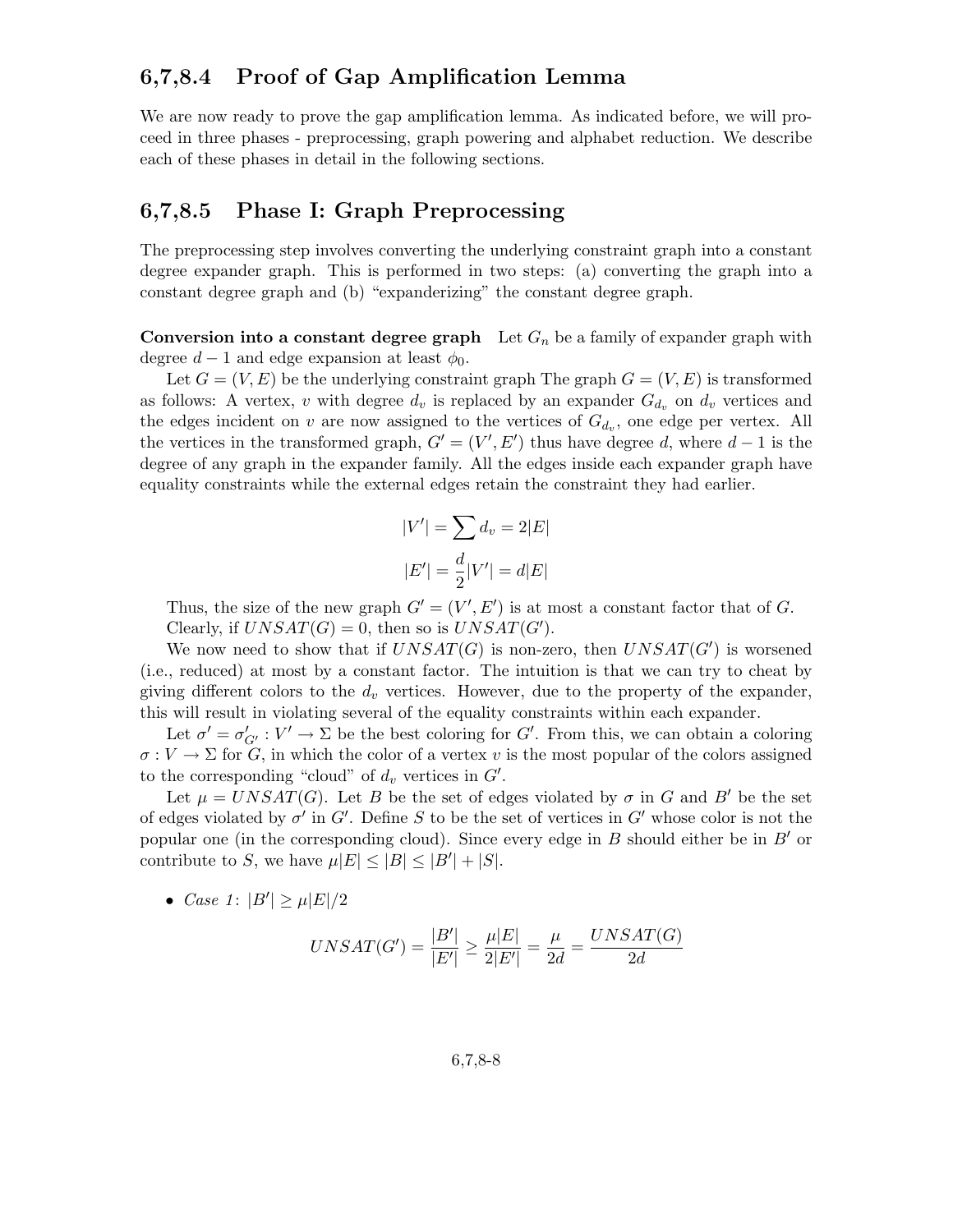• Case 2:  $|S| > \mu |E|/2$ 

Consider any vertex v in G and its corresponding cloud of vertices in  $G'$ . Let  $S^v$  be the set of vertices in the cloud which did not get the popular color. For each color  $a$ , define  $S_a^v = \{u \in S^v | \sigma'(u) = a\}$ . By the definition of popularity,  $|S_a^v| < d_v/2$ . Now, from the expansion property within each cloud, we get that  $|E(S_a^v, \bar{S}_a^v)| \geq \phi_0 |S_a^v|$ . Note that the constraints for all the edges in  $E(S_a^v, \bar{S_a^v})$  are violated. Summing over the colors and clouds,

$$
|B'| \geq \frac{\sum |E(S_a^v, \bar{S}_a^v)|}{2} \geq \frac{\phi_0 |S|}{2} \geq \frac{\mu \phi_0}{4} |E| \geq \frac{\mu \pi_0}{4d} |E'|
$$

Thus,  $UNSAT(G') \geq UNSAT(G) \frac{\mu \phi_0}{4d}$ 4d

In either case, the transformation results in at most a constant factor drop in the fraction of violated edge constraints.

The constraint graph  $G$  is thus converted into a constant degree  $d$  graph  $G'$ . Or in PCP notation,  $PCP_{1,1-\epsilon}^{\Sigma}[r,2] \subseteq PCP_{1,1-\delta\epsilon}^{\Sigma}[r+\log_d,2]$ , where the constraint underlying the second PCP is a d-regular graph and  $\delta$  is a constant (dependent on d and  $\phi_0$ ).

**Expanderizing the graph** The transformed graph  $G'$  is d-regular. We superimpose with a  $\tilde{d}$ -regular expander E on  $|V'|$  nodes (i.e, the new superimposed graph has the same vertex set as the original constraint edges, its edges are however the union of the two graphs – the original constraint graph and the expander). We then impose dummy constraints on the new edges (i.e., constraint that are always satisfied).  $G''$  is still an expander (with constant degree,  $(d+d)$ ), but with slightly weaker spectral expansion given as follows: (this calculation uses Lemma [6,7,8.10\)](#page-5-0)

$$
\lambda(G'') \le \lambda(G') + \lambda(E) \le = \lambda(\text{say}).
$$

Since,  $\lambda < d + \tilde{d}$ , the final graph  $G''$  is a good expander. Observe that if  $G'$  is satisfiable, so is  $G''$ .

$$
UNSAT(G') = \mu \Rightarrow UNSAT(G'') = \mu \left( \frac{d}{d + \tilde{d}} \right)
$$

Thus,  $G = (V, E)$  is converted into a constant-degree  $\Delta = (d + \tilde{d})$  expander graph  $G'' = (V'', E'')$  with spectral expansion  $\lambda$ . This completes the preprocessing step.

Equivalently, we have in PCP notation, we have  $PCP_{1,1-\epsilon}^{\Sigma}[r,2] \subseteq PCP_{1,1-\delta_I\epsilon}^{\Sigma}[r+O(1),2],$ where the constraint underlying the second PCP is a  $(n, d + \tilde{d}, \lambda)$ -expander  $\delta_I$  is a constant (the deterioration caused by phase I).

### 6,7,8.6 Phase II: Graph Powering

<span id="page-8-0"></span>Due to the preprocessing step, we can assume without loss of generality that the underlying constraint graph G is d-regular expander graph and second eigenvalue expansion  $\lambda < d$ . In the second phase, we will perform random walks on this expander to improve the gap. More formally, we will show the following.

$$
6,\!7,\!8\text{-}9
$$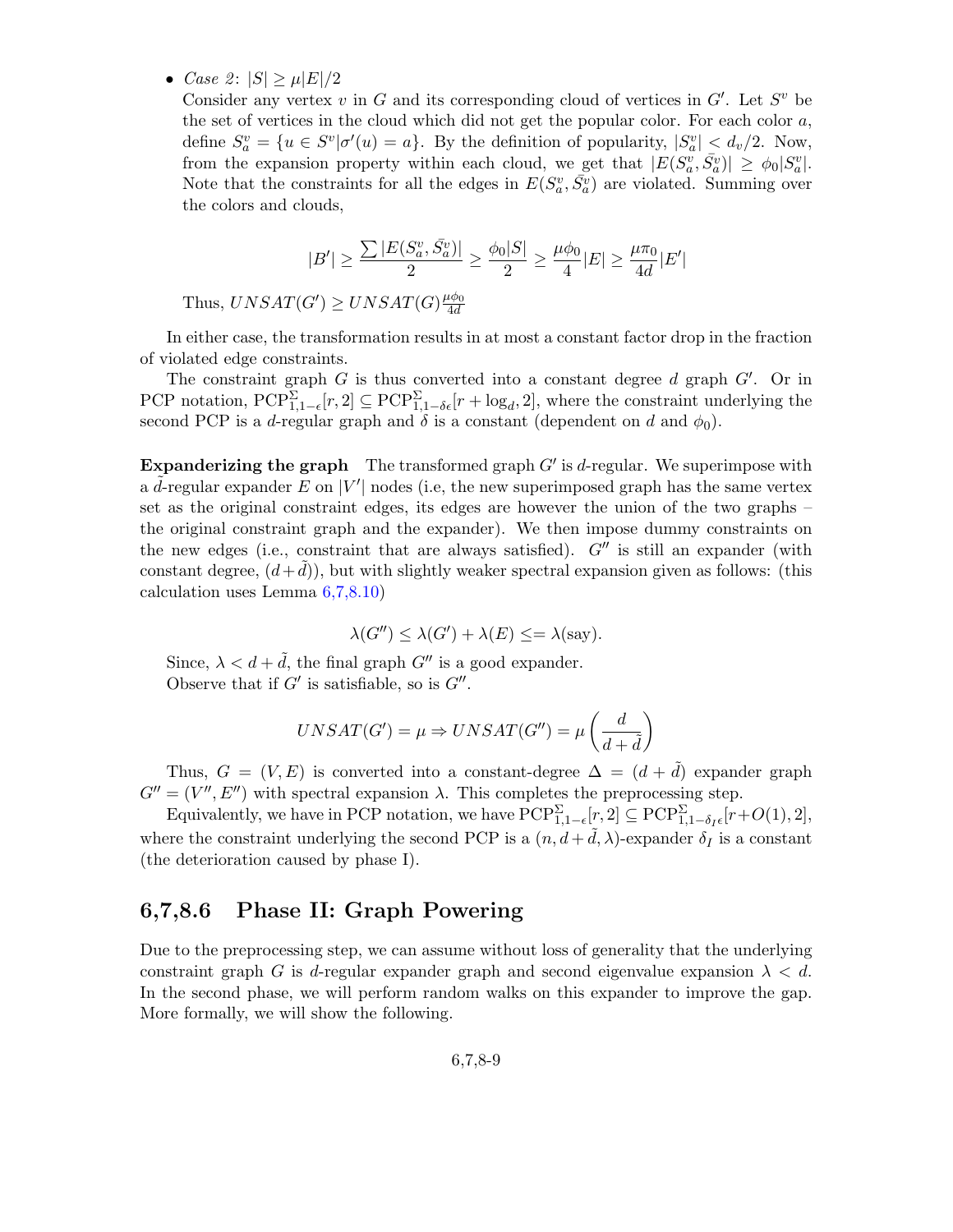**Lemma 6,7,8.12** (Graph Powering). Suppose

$$
L \in \mathit{PCP}_{1,1-\epsilon}^{\Sigma}[r,2]
$$

and furthermore, the underlying constraint graph is a d-regular expander with second eigenvalue at most  $\lambda < d$ , then

$$
L \in \mathit{PCP}^{\Sigma'}_{1,1-\epsilon'}[r+O(t\log t),2]
$$

where  $\epsilon' = \Omega(t) \min\{\epsilon, \frac{1}{t}\}$  and  $\Sigma' = \Sigma^{1+d+d^2+\cdots+d^t}$ .

Thus, the gap is improved by a multiplicative factor of t (unless the gap is not already  $1/t$ ) if the underlying constraint graph were a  $(n, d, \lambda)$ -expander. Since the preprocessing phase guarantees that this is indeed the case, combining the two phases we have the following corollary.

<span id="page-9-0"></span>Corollary 6,7,8.13 (preprocessing+graph powering).

$$
\mathit{PCP}^\Sigma_{1,1-\epsilon}[r,2] \subseteq \mathit{PCP}^{\Sigma'}_{1,1-\epsilon'}[r+O(t\log t),2]
$$

where  $\epsilon' = \Omega(t) \cdot \min\{\delta_I \cdot \epsilon, \frac{1}{t}\}\$ and  $\Sigma' = \Sigma^{1+d+d^2+\cdots+d^t}$ .

The presentation in this lecture is different from Dinur's proof [\[Din07\]](#page-17-0) which uses walks of fixed length. We will instead use lazy random walks along the lines of Radhakrishnan's variant of Dinur's proof [\[Rad06\]](#page-17-1).

Given a PCP Verifier whose underlying graph is a  $(n, d, \lambda)$ -expander, we will construct a new PCP verifier for this language whose gap is significantly better than the original verifier. We can also construct the equivalent constraint graph of the new PCP verifier but we will not do so here. Before describing the PCP verifier, let us first describe the new alphabet  $\Sigma'$  and the new proof  $\pi'$ .

Alphabet and Proof Recall that the original alphabet  $\Sigma$  was a set of colors and the coloring (or proof)  $\pi : V \to \Sigma$  specified the color of each vertex in the constraint graph. The new alphabet  $\Sigma'$  will be given by  $\Sigma' = \Sigma^{1+d+d^2+\cdots+d^t}$  and the new coloring (or proof) will be given by a map  $\pi': V \to \Sigma'$ . Note that  $1 + d + d^2 + \cdots + d^t$  is an upper bound on the number of vertices within distance  $t$  from a given vertex since the graph is  $d$ -regular. As a result, given a color  $\sigma' \in \Sigma'$  for a vertex v, we can identify for each node w in the t-neighborhood of v, a particular position in  $\sigma'$ . We say that the value of this position corresponds to the "opinion" about the color of w in the old constraint graph held by  $v$ . Given an assignment  $\pi': V \to \Sigma'$ , we write  $\pi'(v)_w$  for v's opinion about w's label. Note that if w lies in the t-neighborhood of two vertices u and v, it might not be the case that  $\pi'(u)_w = \pi'(v)_w$ , that is u and v might disagree on their opinion about w's label.

To describe the verifier, we need to describe the following random walk on the constraint graph.

Lazy Random Walk (LRW)

Input:  $v \in V$ , a vertex of the graph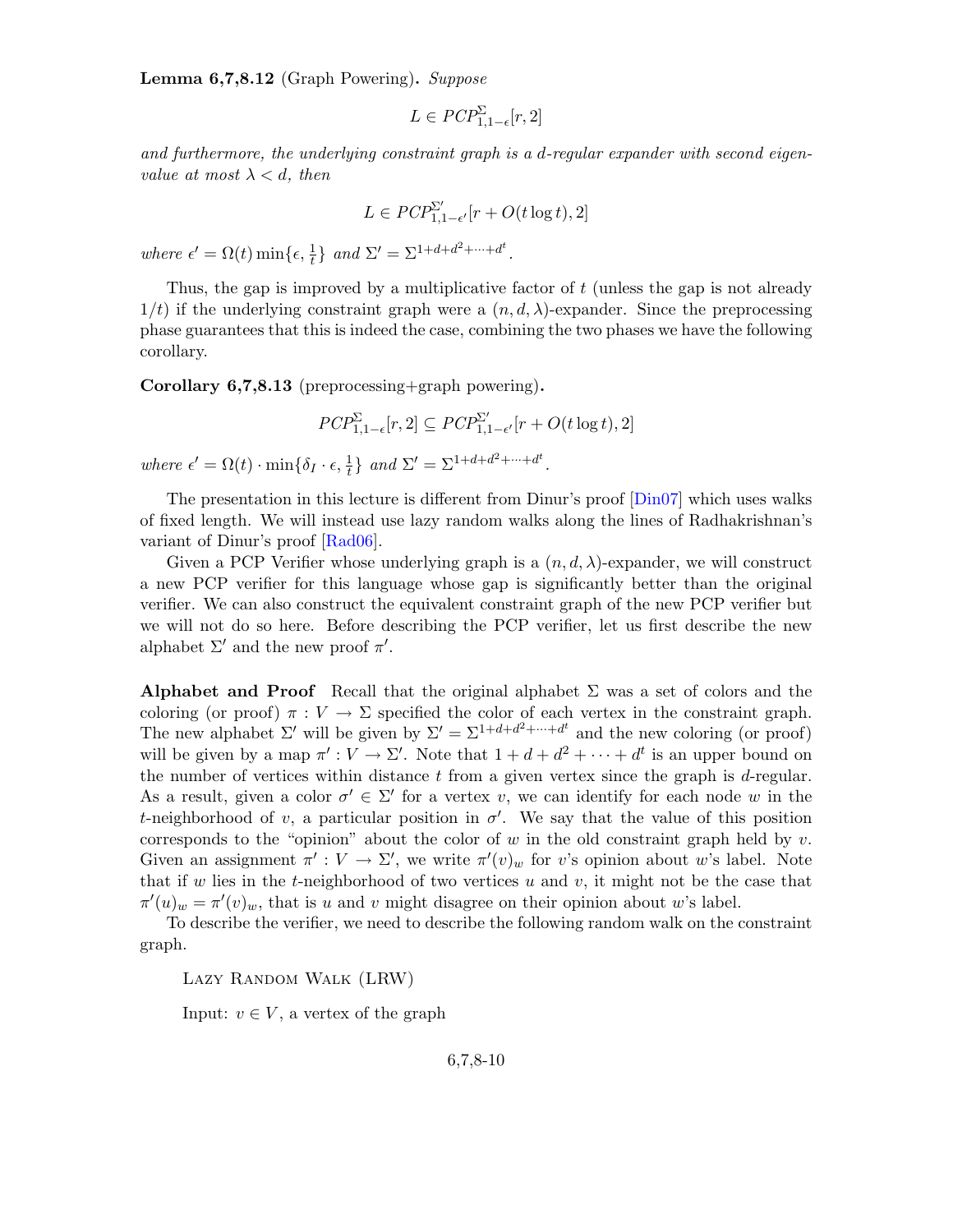- 1. Set  $j \leftarrow 1$  and  $v_1 \leftarrow v$
- <span id="page-10-0"></span>2. With probability  $1/t$ ,

Stop and output the entire sequence of vertices  $(v_1 \rightarrow v_2 \rightarrow \cdots \rightarrow v_j)$  visited.

- 3. Else
	- (a) Choose a random edge  $(v_i, v_{i+1})$  out of vertex  $v_i$
	- (b) Set  $j \leftarrow j + 1$
	- (c) Goto [Step 2](#page-10-0)

We are now ready to describe the PCP Verifier that proves Lemma  $6,7,8.12$ . Suppose  $L \in \text{PCP}_{1,1-\epsilon}^{\Sigma}[r,2]$  and furthermore, the underlying constraint graph  $(V,E)$  is a d-regular expander with second eigenvalue at most  $\lambda < d$ . We now describe a new PCP verifier for L that performs a lazy random walk on the original constraint graph and checks all the edge constraints along this walk.

Graph Powering PCP Verifier (GP-Ver)

Input:  $G = ((V, E), C)$  - constraint graph such that  $(V, E)$  is a  $(n, d, \lambda)$ -expander

Oracle access: Proof  $\pi': V \to \Sigma'$ 

- 1. Choose  $e = (v_0, v_1) \in_R E$
- 2. Perform LRW( $v_1$ ) to obtain the sequence of vertices  $(v_1 \rightarrow v_2 \rightarrow \cdots \rightarrow v_l)$ .
- 3. If  $l > B$ , accept
- 4. If  $l \leq B$ ,
	- (a) Set  $a \leftarrow v_0$  and  $b \leftarrow v_l$
	- (b) For each  $i = 1, \ldots, l$

Check if edge  $e_i = (v_{i-1}, v_i)$  satisfies  $c_{e_i}(\pi'(a)_{v_{i-1}}, \pi'(b)_{v_i}) = 1$ 

(c) Accept if all the checks pass

We will later set  $B = O(t \ln |\Sigma|)$ .

GP-VER chooses a random edge  $(a, v_1)$  of the original constraint graph  $(V, E)$ . It then performs a lazy random walk to obtain the walk  $v_1 \rightarrow v_2 \rightarrow \cdots \rightarrow v_l = b$ . If this walk is too long (i.e.,  $l > B$ ), the verifier accepts. Else it looks at the walk  $a = v_0 \to v_1 \to v_2 \to \cdots \to$  $v_l = b$  and checks that for each edge  $e_i = (v_{i-1}, v_i)$  along the walk, the opinion  $\pi'(a)_{v_{i-1}}$ about the left end point  $v_{i-1}$  held by vertex a and the opinion  $\pi'(b)_{v_i}$  about the right end point  $v_i$  held by vertex b satisfy the constraint  $c_{e_i}$ .

Randomness The amount of randomness required by the GP-Ver verifier is exactly the amount of randomness required to choose a random edge  $(v_0, v_1)$  in E and perform a lazy random walk of length at most  $B$ . The former is exactly r while the latter is  $B(\log d + \log t) = O(t \log t)$  (log d is required to choose a random edge and log t to flip a coin that comes up head with probability  $1/t$ .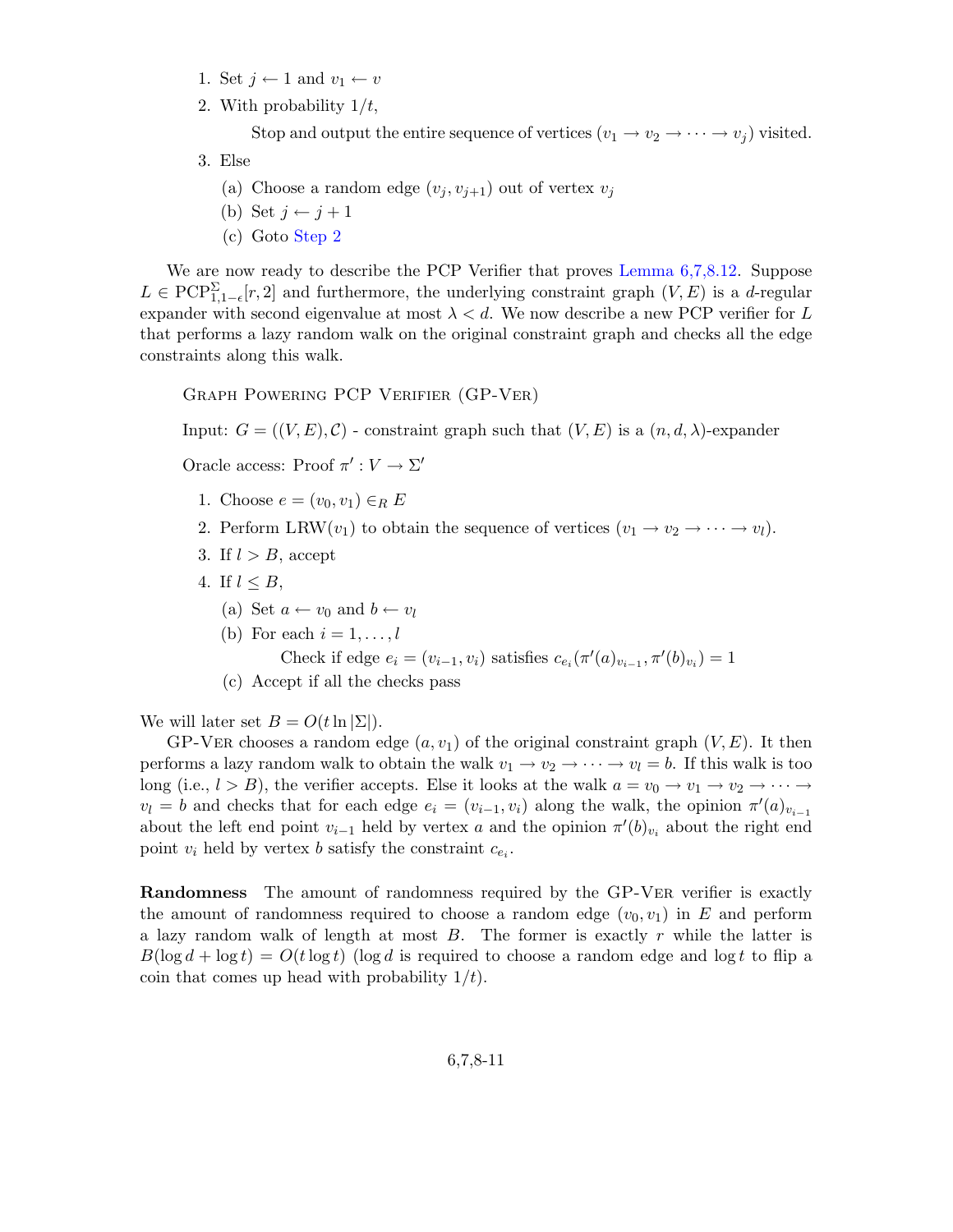**Completeness** Suppose  $x \in L$ . Then there exists a coloring  $\pi : V \to \Sigma$  that satisfies every constraint  $c_e \in \mathcal{C}$ . Clearly, setting  $\pi' : V \to \Sigma'$  such that  $\pi'(v)_u = \pi(u)$  for all u and  $v$ , causes GP-VER to accept with probability exactly 1.

**Soundness** Suppose  $x \in L$ . let  $\pi' : V \to \Sigma'$  be the coloring that maximizes the acceptance probability of GP-VER. We need to show that  $Pr[\text{GP-Ver}^{\pi'}(G) = 1] \leq 1 - \epsilon'$  where  $\epsilon' = O(t) \min{\{\epsilon, 1/t\}}$ . For this purpose, we first construct an assignment  $\pi : V \to \Sigma$  of the original constraint graph as follows:

$$
\pi(v) = \underset{\sigma \in \Sigma}{\arg\text{-max}} \Pr\left[\pi'(w)_v = \sigma | LRW(v) = (v = v_1 \to v_2 \to \cdots \to v_l = w), l \le t\right] \tag{2}
$$

In other words, the assignment  $\pi(v)$  is defined as follows: Perform a lazy random walk starting at v to reach the final vertex w. As long as v is within a t-neighborhood of w, w has an opinion  $\pi'(w)_v$  about v's label. Conditioned on the walk being less that t steps,  $\pi(v)$ is the most popular opinion held by all such  $w$ .

Since  $x \in L$ , it must be the case that  $\pi$  violates at least  $\epsilon$ -fraction of the constraints of C. Let F be some  $\epsilon$  fraction of edges violated by  $\pi$ . For technical reasons (which we encounter later), if  $|F|/|E| > 1/t$ , throw away edges in F such that  $|F|/|E| \leq 1/t$ . Thus,  $|F|/|E| = \min\{\epsilon, 1/t\}.$  The following claim will complete the proof of soundness for us.

#### <span id="page-11-0"></span>Claim 6,7,8.14.

$$
\Pr\left[\text{GP-VER}^{\pi'}(G) = \text{rej}\right] = \Omega(t) \cdot \frac{|F|}{|E|}.
$$

Consider any step  $(u \to v)$  along the path  $a = v_0 \to v_1 \to \cdots \to v_l = b$  visited by GP-VER verifier (i.e.,  $u = v_{i-1}$  and  $v = v_i$  for some  $1 \le i \le l$ ). We call such a step  $(u \to v)$ faulty if the following three conditions are met

- $\bullet$   $(u, v) \in F$
- $d_G(u, a) \leq t$  and  $\pi'(a)_u = \pi(u)$
- $d_G(v, b) \le t$  and  $\pi'(b)_v = \pi(v)$

Observe that if any step  $(v_{i-1} \rightarrow v_i)$  is faulty and the length of the walk is at most B, GP-VER rejects since  $c_{(v_{i-1},v_i)}(\pi'(a)_{v_{i-1}},\pi'(b)_{v_i}) = c_{(v_{i-1},v_i)}(\pi(v_{i-1}),\pi(v_i)) = 0$ . This leads us to the following definitions: For any random walk  $a = v_0 \to v_1 \to \cdots \to v_{l-1} \to v_l = b$ , chosen by GP-VER, define random numbers  $N_F, N, N_*$  as follows.

$$
N_F = # \{i | (v_{i-1}, v_i) \in F\}
$$
  
\n
$$
N = # \{i | (v_{i-1} \to v_i) \text{ is faulty}\}
$$
  
\n
$$
N_* = \begin{cases} N & \text{if } l \leq B \\ 0 & \text{otherwise} \end{cases}
$$

<span id="page-11-1"></span>Thus,  $N_F$  is the number of steps in F, while N is the number of faulty steps and  $N_* =$  $N \cdot \mathbb{1}_{l \leq B}$  where  $\mathbb{1}_{l \leq B}$  is the indicator random variable for the event " $l \leq B$ ". Clearly,  $N_F \geq N \geq N_*$ . Observe that GP-VER rejects if  $N_* > 0$ . The following claims bound the first and second moments of  $N_*$ .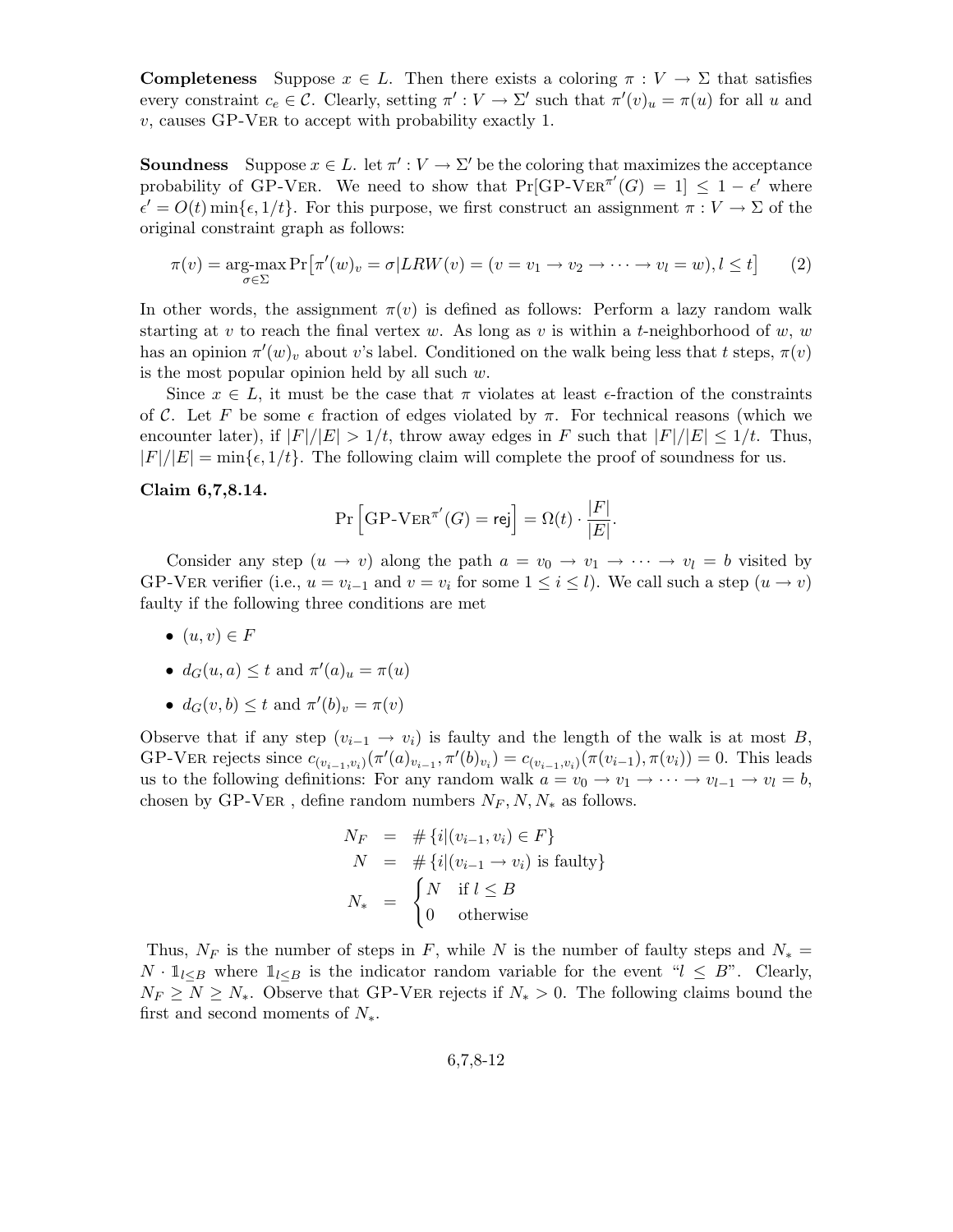Claim 6,7,8.15.

$$
\operatorname{Exp}\left[N_{*}\right] = \Omega\left(t\right) \cdot \frac{\left|F\right|}{\left|E\right|}
$$

Claim 6,7,8.16.

$$
\operatorname{Exp}\left[N_{*}^{2}\right] \leq \operatorname{Exp}\left[N_{F}^{2}\right] = O\left(t\right) \cdot \frac{\left|F\right|}{\left|E\right|}
$$

Before proceeding to prove these claims, we will show how these claims suffice to prove the soundness of the GP-Ver verifier.

Proof of [Claim 6,7,8.14.](#page-11-0)

$$
\Pr[\text{GP-VER}^{\pi'}(G) = \text{rej}] \ge \Pr[N_* > 0]
$$
  
\n
$$
\ge \frac{\text{Exp}[N_*]^2}{\text{Exp}[N_*^2]}
$$
 [By Chebyshev-Cantelli's]  
\n
$$
= \left(\Omega(t) \cdot \frac{|F|}{|E|}\right)^2 \cdot \left(O(t) \cdot \frac{|F|}{|E|}\right)^{-1}
$$
  
\n
$$
= \Omega(t) \cdot \frac{|F|}{|E|}
$$

 $\Box$ 

inequality

## 6,7,8.6.1  $Exp[N_*] = \Omega(t)|F|/|E|$

In this section, we will show that the expected value of  $N_*$  is at least  $\Omega(t)$  times  $|F|/|E|$ . The hard part will be to show that the expected number of faulty edges (i.e.,  $\exp[N]$ ) along a random walk is at least  $\Omega(t)|F|/|E|$ . We can then easily convert this bound to a bound on  $Exp[N_*]$  since it is very unlikely that the GP-VER will take walks of length greater than B. To bound  $\text{Exp}[N]$ , we would need the following proposition about the random walk  $a = v_0 \rightarrow v_1 \rightarrow \cdots \rightarrow v_l = b$ 

**Proposition 6,7,8.17.** Fix any edge  $(u, v) \in E$ . Let walk =  $(a = v_0 \rightarrow v_1 \rightarrow \cdots \rightarrow$  $v_{l-1} \rightarrow v_l = b$ ) be the random walk in the constraint graph taken by the GP-VER verifier. Conditioned on the fact that walk contains exactly k  $(u \rightarrow v)$  steps, the distribution of the endpoints a and b of the walk satisfy the following:

- 1. The distribution of a is precisely that of an endpoint of a lazy random walk originating at u.
- 2. The distribution of b is precisely that of an endpoint of a lazy random walk originating at v.
- 3. a and b are independent.

*Proof.* We will first prove  $(2)$ . Suppose instead of conditioning on the fact that walk makes exactly  $k(u \to v)$  steps, we had conditioned on walk making at least  $k(u \to v)$  steps, then (2) is obvious is obvious. In other words, if we set  $Y_{u\rightarrow v}$  to be the random variable that denotes the number of  $(u \to v)$  steps, then conditioned on the event " $Y_{u \to v} \geq k$ ",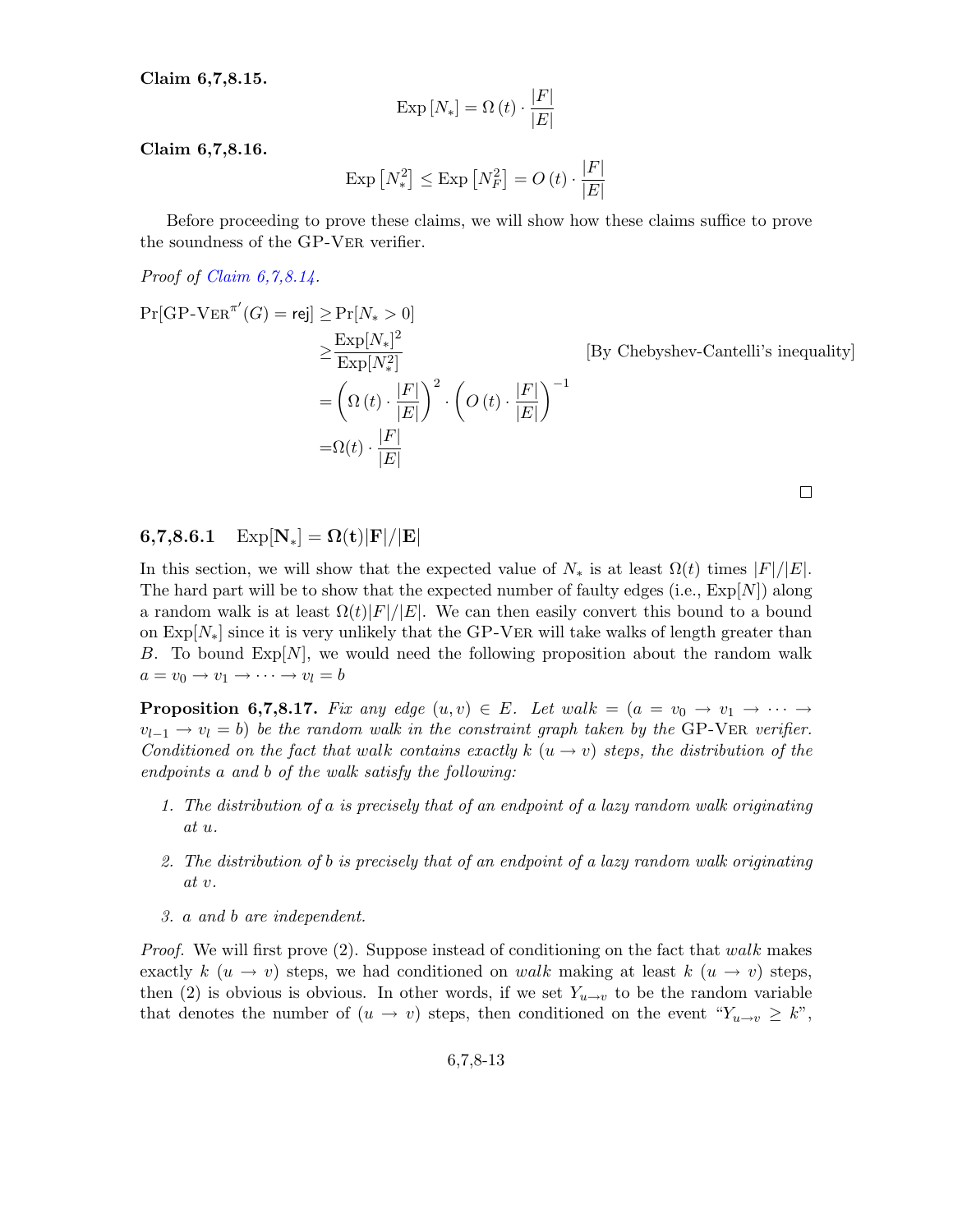the distribution of the right end point b of the walk is precisely that of an endpoint of a lazy random walk originating at v. Hence, for all vertices  $w \in V$ , the probability  $Pr[b =$  $w|Y_{u\to v} \geq k$  is independent of k and is precisely the probability  $Pr[b=w|LRW(v) = (v=$  $v_1 \rightarrow v_2, \dots \rightarrow v_l = b$ ]. Let us call this probability  $p_w$ . Note that we are actually interested in the probability  $Pr[b = w|Y_{u \to v} = k]$ . If we show this quantity is also  $p_w$ , we would be done. Look at the following calculation:

$$
p_w = \Pr[b = w | Y_{u \to v} \ge k]
$$
  
= 
$$
\frac{\Pr[b = w \land Y_{u \to v} \ge k]}{\Pr[Y_{u \to v} \ge k]}
$$
  
= 
$$
\frac{\Pr[b = w \land Y_{u \to v} = k] + \Pr[b = w \land Y_{u \to v} \ge k + 1]}{\Pr[Y_{u \to v} = k] + \Pr[Y_{u \to v} \ge k + 1]}
$$
  
= 
$$
\frac{\Pr[b = w \land Y_{u \to v} = k] + p_w \cdot \Pr[Y_{u \to v} \ge k + 1]}{\Pr[Y_{u \to v} = k] + \Pr[Y_{u \to v} \ge k + 1]}
$$

Hence, it follows that

$$
\Pr[b = w | Y_{u \to v} = k] = \frac{\Pr[b = w \land Y_{u \to v} = k]}{\Pr[Y_{u \to v} = k]} = p_w
$$

This completes the proof of (2).

To prove (1), we observe that the distribution of  $walk = (a = v_0 \rightarrow v_1 \rightarrow \dots to v_{l-1} \rightarrow$  $v_l = b$  is identical to that of the reversed walk  $walk^R = (b = v_l \rightarrow v_{l-1} \rightarrow \cdots \rightarrow v_1 \rightarrow v_0 =$  $a$ ). Hence, the distribution of the left endpoint of walk conditioned on having taken exactly k (u  $\rightarrow$  v) steps is exactly the distribution of the right endpoint of walk<sup>R</sup> conditioned on having taken exactly  $k$  ( $v \rightarrow u$ ) steps which from the above argument is the distribution of the endpoint of a lazy random walk originating at  $u$ .

The above argument also shows that  $a$  and  $b$  are independent since once the middle of the walk is fixed, the left and right ends are independent.

 $\Box$ 

We are now ready to bound  $Exp[N]$ .

#### Claim 6,7,8.18.  $\text{Exp}[N] \ge \frac{t}{4!5}$  $\frac{t}{4|\Sigma|^2}\cdot\frac{|F|}{|E|}$  $|E|$

*Proof.* Fix some edge  $(u, v) \in F$ . Let  $N_{u \to v}$  be the number of faulty  $(u \to v)$  steps along a random walk. Note that  $N = 2\sum_{(u,v)\in F} N_{u\to v}$  (the 2 because  $(u \to v)$  steps are different from  $(v \to u)$  steps). Thus, by linearity of expectation it suffices to prove that  $\text{Exp}[N_{u \to v}] \ge$ t  $\frac{t}{8|\Sigma|^2} \cdot \frac{1}{|E}$  $\frac{1}{|E|}$ . We have

$$
\exp[N_{u\to v}] = \sum_{k\geq 1} \exp[N_{u\to v}] \text{ exactly } k(u\to v) \text{ steps } ] \cdot \Pr[\text{ exactly } k(u\to v) \text{ steps } ]
$$

However, if one  $(u \to v)$  step along a walk is faulty so are all other  $(u \to v)$  steps along the walk. Hence,

$$
\text{Exp}[N_{u\to v}] = \sum_{k\geq 1} k \cdot \Pr[(u \to v) \text{ is faulty } | \text{ exactly } k (u \to v) \text{ steps } ] \cdot \Pr[\text{ exactly } k (u \to v) \text{ steps } ]
$$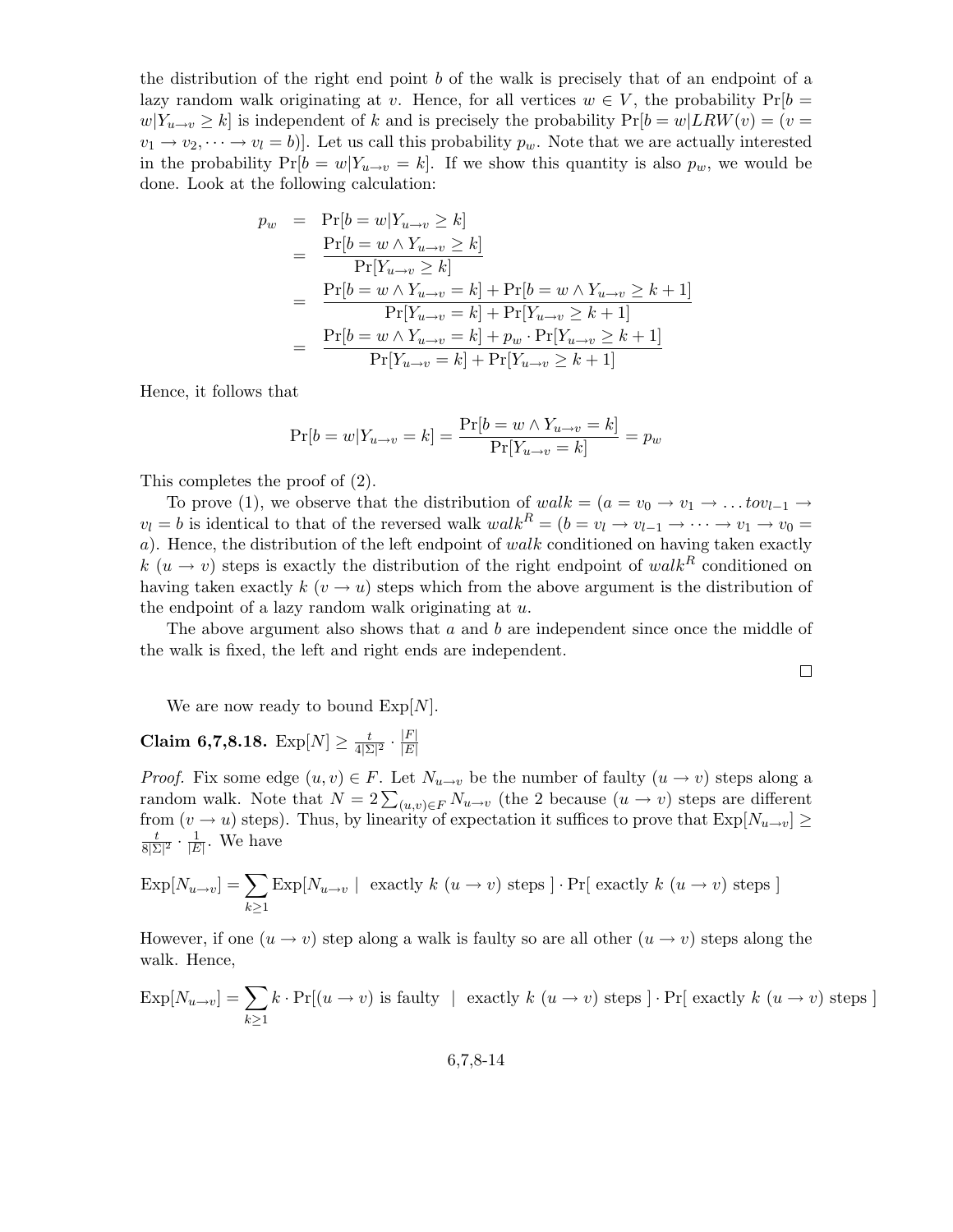Now,

$$
\Pr[(u \to v) \text{ is faulty } | \text{ exactly } k (u \to v) \text{ steps } ]
$$
\n
$$
= \Pr[d_G(u, a) \le t \wedge \pi'(a)_u = \pi(u) \wedge d_G(v, b) \le t \wedge \pi'(b)_v = \pi(v) | \text{ exactly } k (u \to v) \text{ steps } ]
$$

Now applying the above proposition which describes the distribution of  $a$  and  $b$  conditioned on the walk taking exactly  $k$  steps we have,

$$
\Pr[(u \to v) \text{ is faulty } | \text{ exactly } k (u \to v) \text{ steps}]
$$
\n
$$
= \Pr[d_G(u, a) \le t \land \pi'(a)_u = \pi(u) \land d_G(v, b) \le t \land \pi'(b)_v = \pi(v) | a = e\text{-LRW}(u); b = e\text{-LRW}(v)]
$$
\n
$$
= \Pr[d_G(u, a) \le t \land \pi'(a)_u = \pi(u) | a = e\text{-LRW}(u)] \cdot \Pr[d_G(v, b) \le t \land \pi'(b)_v = \pi(v) | b = e\text{-LRW}(v)]
$$
\n
$$
[By independence of a and b]
$$
\n
$$
= (\Pr[d_G(u, a) \le t \land \pi'(a)_u = \pi(u) | a = e\text{-LRW}(u)])^2
$$

In the above, we have used e-LRW(v) to denote the endpoint of the lazy random walk originating at v. Observe that  $Pr[\pi'(a)_u = \pi(u) | a = e-LRW(u); l \le t]$  is at least  $1/|\Sigma|$ since  $\pi(u)$  is chosen to be the most popular vote among  $\pi'(a)_u$  conditioned on  $a = e\text{-LRW}(u)$ and  $l \leq t$ . Using this in the above, we have

$$
\Pr[d_G(u, a) \le t \wedge \pi'(a)_u = \pi(u) \mid a = e \text{-LRW}(u)]
$$
\n
$$
\ge \Pr[d_G(u, a) \le t \wedge \pi'(a)_u = \pi(u) \wedge l \le t \mid a = e \text{-LRW}(u)]
$$
\n
$$
= \Pr[\pi'(a)_u = \pi(u) \wedge l \le t \mid a = e \text{-LRW}(u)]
$$
\n
$$
= \Pr[\pi'(a)_u = \pi(u) \mid l \le t \wedge a = e \text{-LRW}(u)] \cdot \Pr[l \le t]
$$
\n
$$
\ge \frac{1}{|\Sigma|} \cdot \left(1 - \left(1 - \frac{1}{t}\right)^t\right)
$$
\n
$$
\ge \frac{1}{2|\Sigma|}
$$

Hence,

$$
\Pr[(u \to v) \text{ is faulty } | \text{ exactly } k (u \to v) \text{ steps } ] \ge \frac{1}{4|\Sigma|^2}
$$

We can thus conclude that

$$
\begin{aligned}\n\text{Exp}[N_{u \to v}] &\geq \sum_{k \geq 1} k \cdot \frac{1}{4|\Sigma|^2} \cdot \Pr[\text{ exactly } k (u \to v) \text{ steps} ] \\
&= \frac{1}{4|\Sigma|^2} \sum_{k \geq 1} k \Pr[\text{ exactly } k (u \to v) \text{ steps} ] \\
&= \frac{1}{4|\Sigma|^2} \cdot \text{Exp}[(u \to v) \text{ steps} ] \\
&= \frac{1}{4|\Sigma|^2} \cdot \frac{t}{2|E|}\n\end{aligned}
$$

where the last steps follows from linearity of expectation, the fact that the walk has  $t$ steps on expectation and a step of the walk is likely to be a  $(u \rightarrow v)$  step with probability  $\Box$  $1/2|E|.$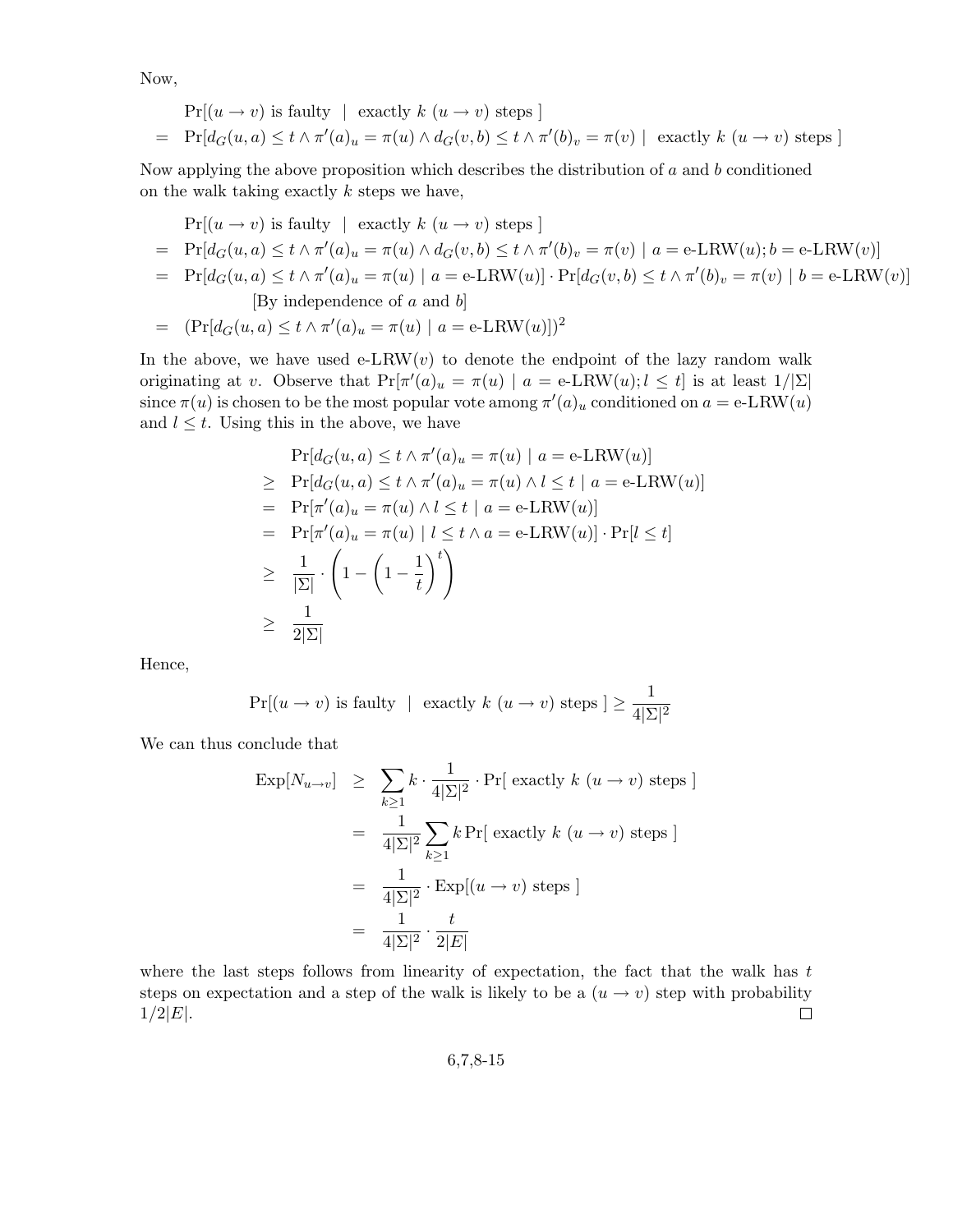Having bounded  $\text{Exp}[N]$ , we can now bound  $E[N_*]$  by calculating the probability of the event " $l > B$ " if  $B = O(t \ln |\Sigma|)$ .

Proof of [Claim 6,7,8.15.](#page-11-1)

$$
\begin{array}{rcl}\n\text{Exp}[N_*] & = & \text{Exp}[N \cdot 1_{l \leq B}] \\
& = & \text{Exp}[N \cdot (1 - 1_{l > B})] \\
& = & \text{Exp}[N] - \text{Exp}[N \cdot 1_{l > B}] \\
& = & \text{Exp}[N] - \text{Exp}[N \mid l > B] \cdot \text{Pr}[l > B] \\
& \geq & \text{Exp}[N] - \text{Exp}[N_F \mid l > B] \cdot \text{Pr}[l > B] \\
& = & \text{Exp}[N] - \frac{|F|}{|E|} \cdot \text{Exp}[l \mid l > B] \cdot \text{Pr}[l > B] \\
& & \geq & \frac{t}{4|\Sigma|^2} \cdot \frac{|F|}{|E|} - \frac{|F|}{|E|} \cdot (B + t) \left(1 - \frac{1}{t}\right)^B \\
& & \geq & \left(\frac{t}{4|\Sigma|^2} - (B + t)e^{-B/t}\right) \cdot \frac{|F|}{|E|} \\
& & \geq & \frac{t}{8|\Sigma|^2} \cdot \frac{|F|}{|E|}\n\end{array}
$$

where the last inequality is obtained by setting  $B = O(t \ln |\Sigma|)$ .

 $\Box$ 

#### $6,7,8.6.2$  $\mathbf{P}_{\ast}^{2}]=\mathbf{O}(\mathbf{t})\vert\mathbf{F}\vert/\vert\mathbf{E}\vert$

This is the only place in the proof where we use the fact that underlying constraint graph is a  $(n, d, \lambda)$ -expander. In fact, the only fact about expanders we will use is [Lemma 6,7,8.11](#page-5-1) which states that the probability that the  $(i+1)$ -st step of random walk whose first step is in F is also in F is bounded above by  $|F|/|E| + (\lambda/d)^i$ .

*Proof.* Since  $N_* \leq N_F$ , it suffices to bound  $Exp[N_F^2]$ . If we set  $Z_i$  to be the random variable that indicates if the *i*-th step of the random walk  $a = v_0 \rightarrow v_1 \rightarrow \cdots \rightarrow v_{l-1} \rightarrow v_l = b$  is in  $F$ , we have the following expression for  $N_F$ :

$$
N_F = \sum_{i=1}^{\infty} Z_i.
$$

$$
\begin{aligned} \operatorname{Exp}[N_F^2] &\leq \operatorname{Exp}\left[\left(\sum_{i=1}^{\infty} Z_i\right)^2\right] = \sum_{i,j=1}^{\infty} \operatorname{Exp}[Z_i Z_j] \\ &= \sum_{i,j=1}^{\infty} \Pr[Z_i = 1] \cdot \Pr[Z_j = 1 \mid Z_i = 1] \\ &\leq 2 \sum_{i=1}^{\infty} \Pr[Z_i = 1] \left(\sum_{j=i}^{\infty} \Pr[Z_j = 1 \mid Z_i = 1]\right) \end{aligned}
$$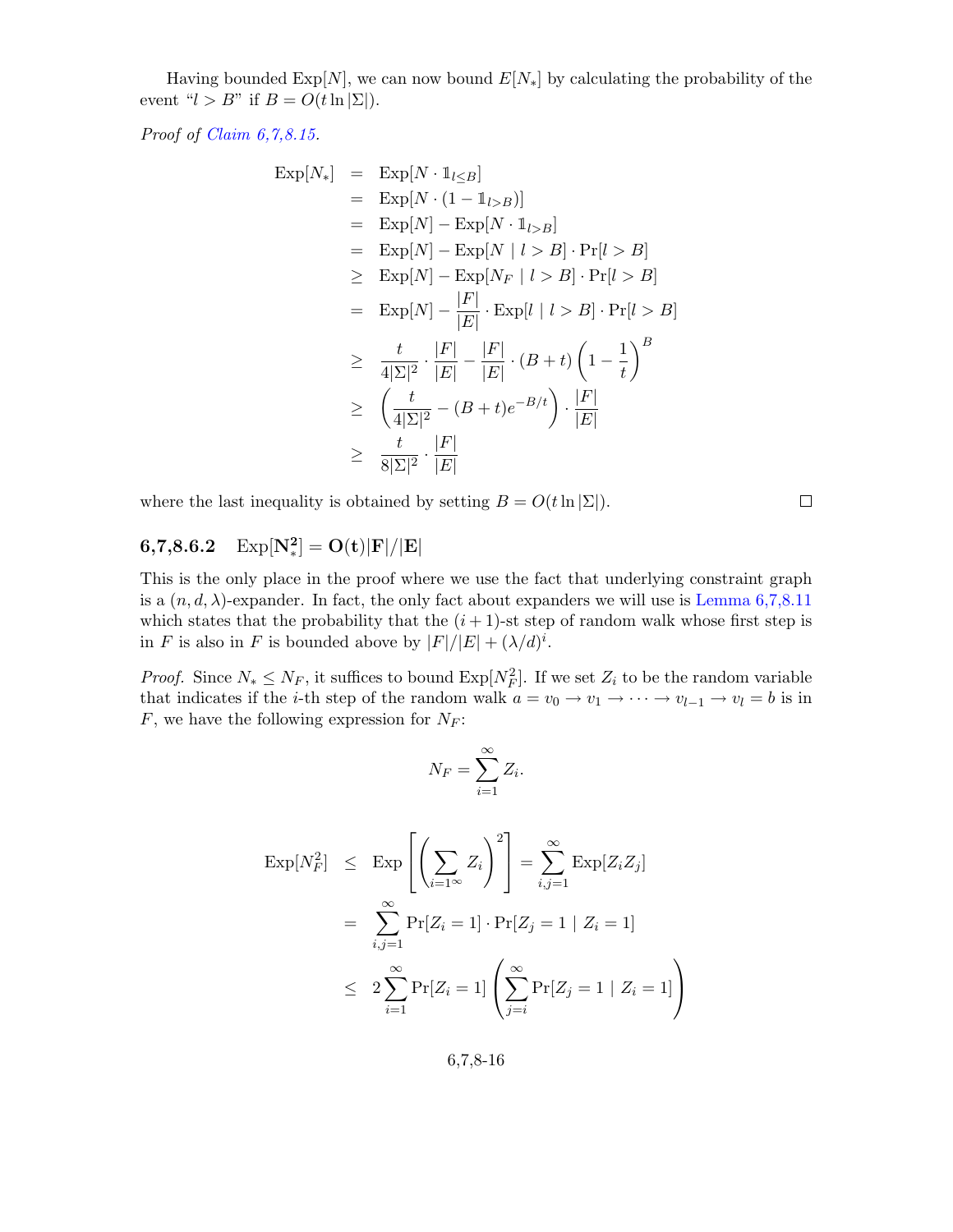The probability  $Pr[Z_i = 1 | Z_i = 1]$  is precisely the probability that a random walk has its  $(j - i)$ th edge in B conditioned on the fact that the first edge of the walk is in B. This quantity is 1 if  $j = i$  and bounded above by  $(1 - 1/t)^{j-i}(|F|/|E| + (\lambda/d)^{j-i-1})$ . The latter quantity is the product of the probability of the walk taking  $j - i + 1$  more steps and the quantity given by [Lemma 6,7,8.11.](#page-5-1)

$$
E[N_F^2] \leq 2 \sum_{i=1}^{\infty} \Pr[Z_i = 1] \left( 1 + \sum_{r=1}^{\infty} \left( 1 - \frac{1}{t} \right)^r \left( \frac{|F|}{|E|} + \left( \frac{\lambda}{d} \right)^{r-1} \right) \right)
$$
  
\n
$$
\leq 2 \sum_{i=1}^{\infty} \Pr[Z_i = 1] \left[ 1 + \frac{|F|}{|E|} \sum_{r=1}^{\infty} \left( 1 - \frac{1}{t} \right)^r + \sum_{r=1}^{\infty} \left( \frac{\lambda}{d} \right)^{r-1} \right]
$$
  
\n
$$
= 2 \sum_{i=1}^{\infty} \Pr[Z_i = 1] \left( 1 + t \cdot \frac{|F|}{|E|} + O(1) \right)
$$
  
\n
$$
= O(1) \cdot \sum_{i=1}^{\infty} \Pr[Z_i = 1]
$$
  
\n
$$
= O(1) \cdot \exp[N_F]
$$
  
\n
$$
= O(1) \cdot t \frac{|F|}{|E|}
$$
  
\n
$$
= O(1) \cdot t \frac{|F|}{|E|}
$$

This completes the proof of the two claims, thus completing phase II, the graph powering phase.

 $\Box$ 

### 6,7,8.7 Phase III: Alphabet Reduction

By the end of phase II, we have the following PCP transformation.

[Corollary 6,7,8.13](#page-9-0) (restated) (preprocessing+graph powering)

$$
\mathit{PCP}^\Sigma_{1,1-\epsilon}[r,2] \subseteq \mathit{PCP}^{\Sigma'}_{1,1-\epsilon'}[r+O(t\log t),2]
$$

where  $\epsilon' = \Omega(t) \cdot \min\{\delta_I \cdot \epsilon, \frac{1}{t}\}\$ and  $\Sigma' = \Sigma^{1+d+d^2+\cdots+d^t}$ .

The gap has considerably improved from  $\epsilon$  to  $O(t)\epsilon$  (provided the initial gap  $\epsilon < 1/t$ ). Thus, we could choose t to be sufficiently large such that the new gap is at least twice the earlier gap and complete the proof of the gap amplification lemma  $6,7,8.5$ . However, there is one caveat: the alphabet  $\Sigma$  has increased exponentially in size to  $\Sigma' \approx \Sigma^{d^t}$ . How, do we reduce the alphabet size? Proof Composition is tailor-made for this purpose. In fact, we showed the following consequence of proof composition in the lecture on proof composition.

#### Lemma 6,7,8.19.

$$
\mathit{PCP}^{\Sigma'}_{1,1-\epsilon}[r,2] \subseteq \mathit{PCP}^{\Sigma}_{1,1-\epsilon'}[r + O(\log^2|\Sigma'|) + \log_2 17,2]
$$

where  $\epsilon' = \delta_{III} \epsilon$  (for some constant  $\delta_{III}$ , and  $\Sigma$  is any alphabet such that  $\log_2 |\Sigma'| \geq 17$ .